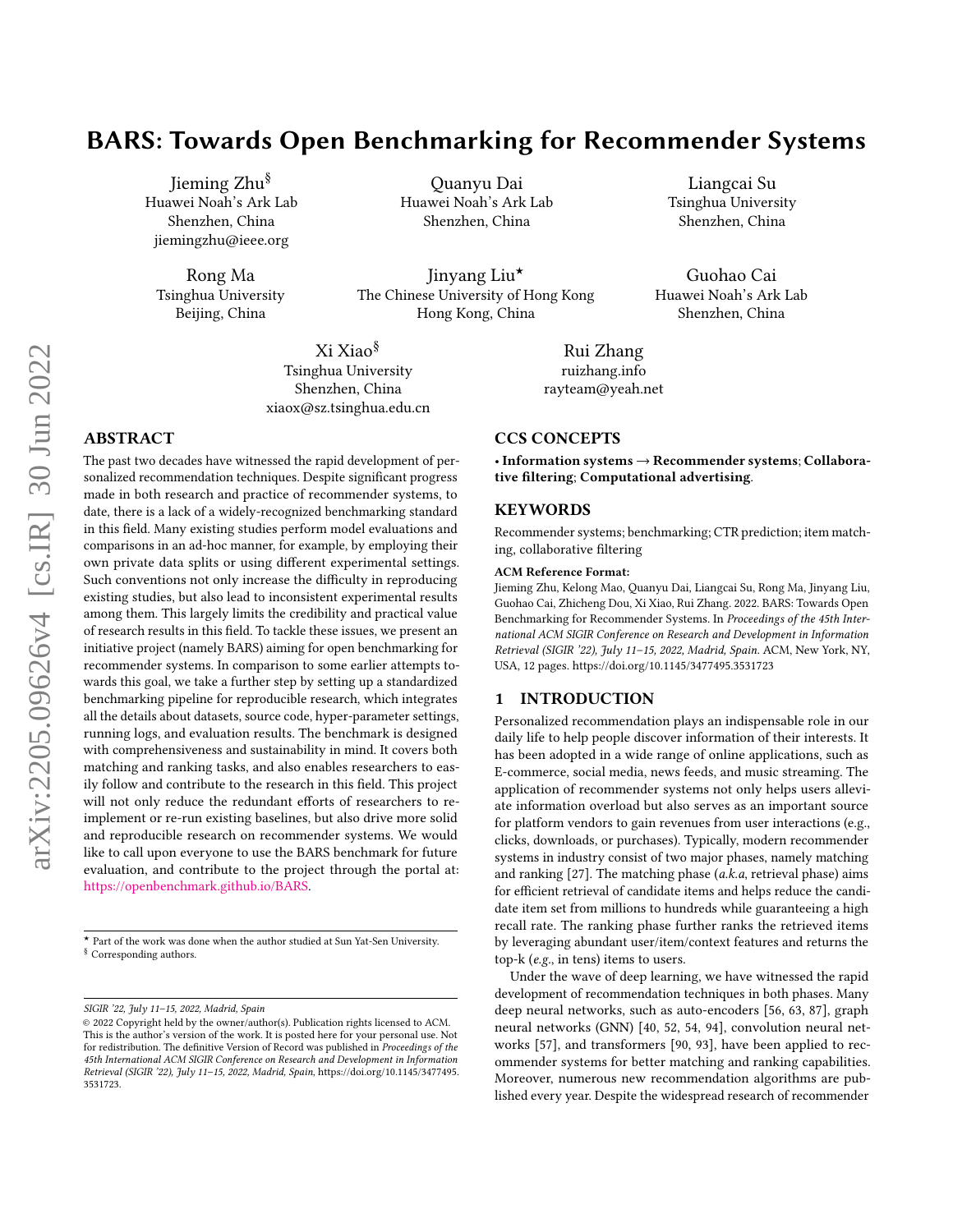systems, there is still a lack of a widely-recognized benchmarking standard in this field. This raises a growing concern that a significant number of research papers lack rigor in evaluation and reproducibility of reported results [\[28,](#page-9-4) [47,](#page-9-5) [96\]](#page-11-1). In the literature, existing studies on recommender systems are often evaluated in an ad-hoc way, for example, by employing their own private data splits, using a different experimental setting, or adopting a weak baseline (e.g., not well tuned). In many cases, the reported results cannot be easily reproduced due to the lack of either data preprocessing details, model implementations, hyper-parameter configurations, or even all of them. This not only leads to inconsistent results among existing studies but also makes fairly comparing model effectiveness a non-trivial task, which largely limits the credibility and practical value of research results in this field [\[44\]](#page-9-6). Recently, the critical issue has attracted more and more attention and has been reported in several pioneer studies [\[28,](#page-9-4) [29,](#page-9-7) [79,](#page-10-7) [81,](#page-10-8) [96\]](#page-11-1).

Inspired by the success of the ImageNet benchmark [\[32\]](#page-9-8) in the CV domain and the GLUE benchmark [\[100\]](#page-11-2) in the NLP domain, we propose an initiative for benchmarking recommender systems related research in a standard and reproducible manner. Many precious research efforts have been made towards this goal, which can be broadly categorized into three groups: 1) Benchmarking datasets. A lot of real-world benchmarking datasets have been released to promote research for recommender systems, including MovieLens [\[11\]](#page-9-9), Yelp [\[6\]](#page-9-10), AmazonBooks [\[1\]](#page-9-11), Gowalla [\[4\]](#page-9-12), Criteo [\[3\]](#page-9-13), just to name a few. Furthermore, a large set of preprocessed datasets are readily available in RecBole [\[123\]](#page-11-3). 2) Benchmarking tools. With the evolution of deep learning-based recommendation techniques, many useful open-source libraries and tools have been developed, such as DeepRec [\[121\]](#page-11-4), daisyRec [\[96\]](#page-11-1), NeuRec [\[109\]](#page-11-5), RecBole [\[123\]](#page-11-3), DeepCTR [\[7\]](#page-9-14), FuxiCTR [\[9\]](#page-9-15), TensorFlow Recommenders [\[14\]](#page-9-16), TorchRec [\[15\]](#page-9-17), PaddleRec [\[13\]](#page-9-18), and EasyRec [\[8\]](#page-9-19), each providing tens of popular recommendation algorithms $^1$  $^1$ . 3) Benchmarking results. Some recent work performs evaluation studies to reproduce existing methods or identify their non-reproducibility issues in deep learning-based recommendation [\[96\]](#page-11-1), session-based recommendation [\[60\]](#page-10-9), and review-based recommendation [\[81\]](#page-10-8). However, none of them provides a comprehensive leaderboard of benchmarking results with high reproducibility. In this work, we aim to chain the above pieces of work together (i.e., datasets, tools, and results) to form a standard open benchmarking pipeline for recommender systems, namely BARS.

Two closely-related studies to ours are Elliot [\[17\]](#page-9-20) and Recbole [\[123\]](#page-11-3), which provide rigorous evaluation frameworks for developing and benchmarking recommendation models. In contrast to some earlier attempts [\[51,](#page-9-21) [82\]](#page-10-10), the design of our benchmarking system has the following merits.

• Standardization: We propose a standardized benchmarking pipeline to promote reproducible research, which involves seven necessary artifacts. In addition to the widely-existing open datasets and open-source models, we also mark data splits, evaluation

protocols, hyper-parameter configurations, running logs, evaluation results as required artifacts, which need to be properly recorded during benchmarking. The standardized pipeline not only encourages reuse of open datasets as well as open-source code, but also aims for tractable data splits and reproducible evaluation results. Without such a standard, existing studies may only deliver parts of the artifacts (e.g., only code in DeepCTR [\[7\]](#page-9-14), lack of hyper-parameters and running logs in daisyRec [\[96\]](#page-11-1)).

- Reproducibility: Reproducibility is the first-class goal of our benchmark. For each result in BARS, we provide the corresponding reproducing steps in details (along with the required artifacts) to allow anyone for easy reproduction, including hardware and software environment, dataset and model configurations, as well as running scripts and logs. These could also serve as good guidelines for junior researchers.
- Reusability: On one hand, none of the datasets were created from scratch for the benchmark. We reuse pre-existing datasets (e.g., Criteo [\[3\]](#page-9-13)) because they have been implicitly agreed upon by the community due to their wide use in existing papers. We also reuse the open-source code wherever possible (e.g., daisyRec [\[96\]](#page-11-1)) to encourage the contributions from different parties. On the other hand, our work aims to provide well-tuned benchmarking results and settings that could be directly reused for future research. Concretely, we evaluate the performance of tens of state-of-the-art (SOTA) models and provide strong baselines to compare with. Given our benchmarking results, researchers could easily gauge the effectiveness of new models, while largely reduce the tedious yet redundant efforts to re-implement and re-run the baselines for publishing a new paper.
- Comprehensiveness: To aim for comprehensiveness of our BARS benchmark, we have integrated over 6 preprocessed datasets and more than 70 recommendation algorithms covering both matching and ranking phases. The thorough benchmarking results on these models and datasets provide a systematic view of the effectiveness of current recommendation algorithms and facilitate better understanding of the real progress that we have made. To the best of our knowledge, our leaderboard provides the most comprehensive benchmarking results in the recommender systems community.
- Sustainability: A benchmark will become stale soon if it is not regularly maintained and widely recognized by the community. To ensure sustainability of our benchmark, we build a benchmark website like GLUE [\[100\]](#page-11-2) that allows anyone in the community to easily follow and contribute. We call for contributions from any aspect to foster sustainable development of BARS, including extending new datasets, benchmarking existing models on new data splits, implementing new SOTA models, reporting improved results with better hyper-parameter settings, polishing the documentation, etc.
- Industrial-level: Existing studies [\[28,](#page-9-4) [96\]](#page-11-1) focus primarily on conventional recommendation algorithms, such as collaborative filtering (CF), which fail to distinguish between matching and ranking tasks from an industrial view. Actually, CF is only one type of matching methods used in industrial recommender systems. Instead, our work explicitly classifies existing recommendation methods into matching and ranking phases, and performs benchmarking with different metrics on candidate item matching

<span id="page-1-0"></span><sup>&</sup>lt;sup>1</sup>It is worth mentioning that sometimes benchmarking datasets or tools are also referred to as "benchmarks" in the literature, since they provide necessary data and components (e.g., data loader, metric evaluator, hyperparameter tuner, etc.) for benchmarking use. Yet, we target at a GLUE-like leaderboard as the benchmark in this paper, and refer to the process to obtain such a leaderboard as the benchmarking pipeline.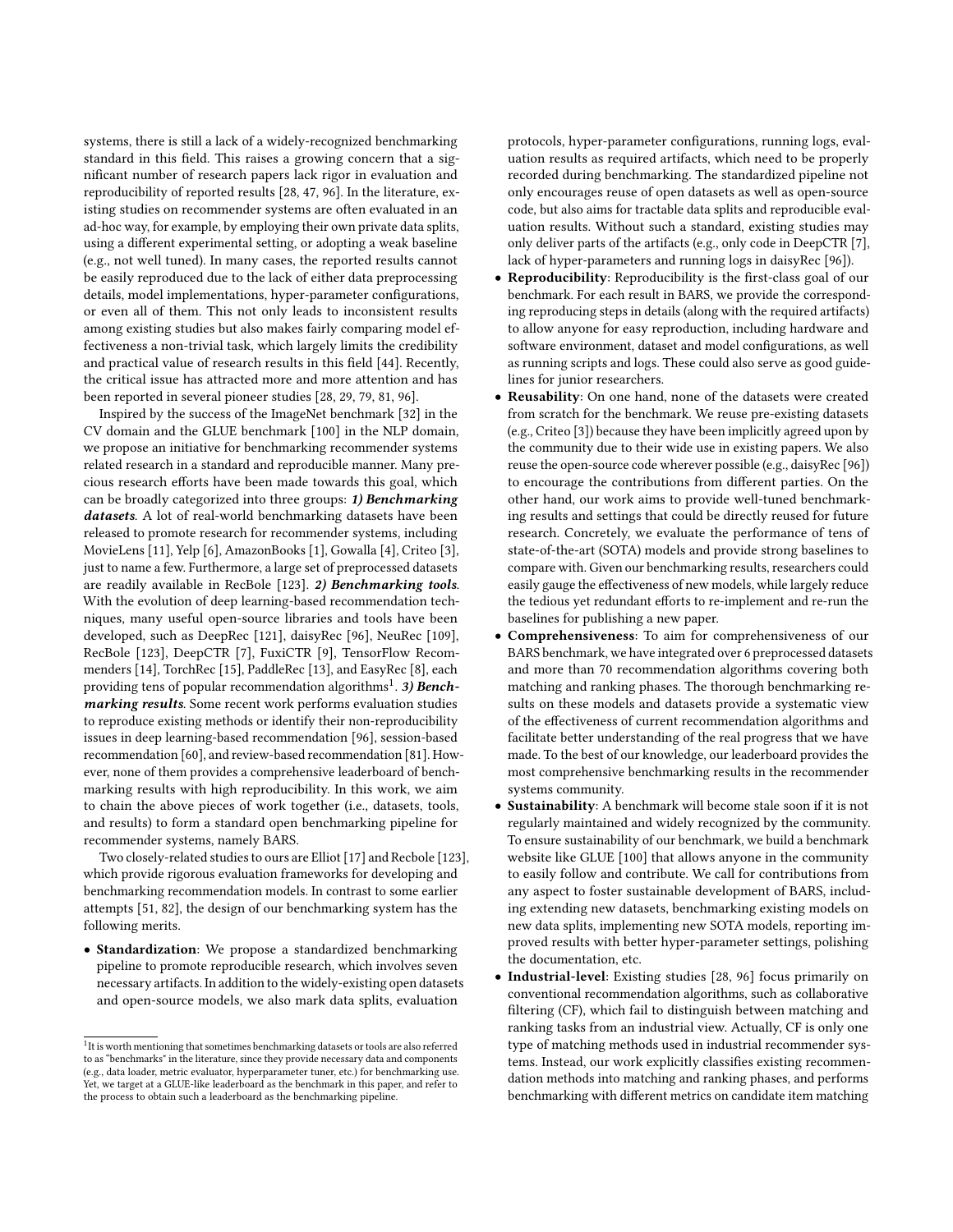and click-through rate (CTR) prediction tasks, respectively. Thus, our benchmark better fits the need for industrial use.

Bearing these design goals in mind, we build the BARS benchmark, which has been released at [https://openbenchmark.github.io/](https://openbenchmark.github.io/BARS) [BARS.](https://openbenchmark.github.io/BARS) While the ultimate goal of BARS is to drive open benchmarking for all recommendation tasks, as an initiative work, our current version covers benchmarking results for candidate item matching and CTR prediction. In particular, we ran over 8,000 experiments for more than 15,000 GPU hours (∼625 days) in a standard setting to benchmark more than 70 recommendation models on six widelyused datasets (More results are available on the BARS website). The large number of experiments ensure sufficient hyper-parameter tuning of each model via grid search. Under sufficient model tuning, we found that the effectiveness of many recent methods may be exaggerated. Many of them have smaller differences than expected and sometimes are even inconsistent with what reported in the literature. We hope that easy access to consistently split and pre-processed datasets with reusable baseline results will help the research community avoid reporting inconsistent or misleading results in their future work.

In summary, our work could serve as a useful resource for several different group of readers: Researchers are easy to get a full view of model improvements made over recent years and also gauge the effectiveness of new models conveniently. Practitioners could reduce unnecessary trials by comparing different models via the benchmark leadboard. Competitors can easily implement baseline solutions by leveraging our source code and benchmarking scripts. Educators could use BARS as a valuable resource to teach and study recommendation algorithms.

By setting up an open benchmarking leaderboard, together with the freely available benchmarking artifacts (e.g., datasets, code, configurations, results, and reproducing steps), we hope that the BARS project could benefit all researchers, practitioners, and educators in the community. We also call for generous contributions from the whole community to improve this open benchmarking project and to keep healthy development with the rapid evolution of recommender systems research.

We emphasize that this is not the first and will not be the last work on benchmarking recommender systems. There are a large body of precious research work (e.g., [\[17,](#page-9-20) [28,](#page-9-4) [96,](#page-11-1) [123\]](#page-11-3), just to name a few) that has been done towards this goal. Implementing and tuning models are very time-consuming and labor-intensive, thus limiting the coverage of tasks in the benchmark. We hope that the community could fight together to build a widely-recognized benchmark for recommender systems.

# 2 BACKGROUND AND RELATED WORK

### 2.1 Overview of Recommender Systems

The goal of recommender systems is to recommend new items to users from a large number of candidate items. Figure [1](#page-2-0) illustrates the overall workflow of modern recommender systems. It mainly contains two phases, i.e., matching and ranking. The matching phase aims to perform retrieval of candidate items from a large item corpus (with millions of items) with high efficiency, while the ranking phase targets at learning the fine-grained personalized ranking of the retrieved items with click-through rate (CTR)

<span id="page-2-0"></span>

Figure 1: A simplified workflow of modern industrial RS.

prediction $^2$  $^2$  and returning a small number of top-ranking (i.e., in tens) items from the candidates. Through these two phases, the recommender system can strike a balance between accuracy and efficiency. In the following, we introduce the related work of these two recommendation phases.

### 2.2 Candidate Item Matching

In the matching phase, retrieval efficiency is critically important due to the extremely large item corpus in real systems. Thus, the majority of matching algorithms applies representation-based models that enable fast vector retrieval (e.g., via Faiss [\[45\]](#page-9-22)) and only consider coarse features of users and items. They usually first obtain user and item representations and then compute user-item matching scores through simple similarity measures (e.g., inner product, cosine). The representative methods can be summarized into the several categories, including collaborative filtering (CF) [\[92\]](#page-10-11), two-tower models [\[27,](#page-9-0) [85\]](#page-10-12), graph embedding models [\[71,](#page-10-13) [97\]](#page-11-6), graph neural networks (GNN) [\[40,](#page-9-1) [119\]](#page-11-7), and autoencoder-based models [\[56,](#page-10-0) [111\]](#page-11-8).

Collaborative filtering [\[92\]](#page-10-11) methods leverage the collaborative information among users and items to predict users' preferences on candidate items. The classic CF models include neighbourhoodbased ones [\[83\]](#page-10-14) and matrix factorization (MF)-based ones [\[48,](#page-9-23) [65\]](#page-10-15). In recent years, various variants have also been proposed, such as NeuMF [\[48\]](#page-9-23), ENMF [\[23\]](#page-9-24), and MF-CCL [\[66\]](#page-10-16).

The majority of CF methods, however, are focused on learning embeddings of user and item ids. To better incorporate user features and items features in representation learning, two-tower neural networks are often applied. DSSM [\[85\]](#page-10-12) is a classic model in which users and items are modelled by two separate network branches. YouTubeDNN [\[27\]](#page-9-0) and SimpleX [\[66\]](#page-10-16) can be viewed as simplified variants of two-tower models, as only item ids are used in the item branch. Meanwhile, negative sampling techniques [\[33,](#page-9-25) [102,](#page-11-9) [115\]](#page-11-10) are critical for training such two-tower models. These models ensure high efficiency to fulfill the requirements of practical applications and thus have been widely adopted in industry.

To fully capture the collaborative signals, graph-based algorithms have been widely studied in recent years, including the graph embedding-based models [\[30,](#page-9-26) [31,](#page-9-27) [71\]](#page-10-13) and GNN-based models [\[40,](#page-9-1) [105,](#page-11-11) [119\]](#page-11-7). The reason is that interaction data can be naturally

<span id="page-2-1"></span><sup>2</sup>The ranking phase may also involve other similar types of item scoring, such as CVR prediction, "like" prediction, and reading/watching time prediction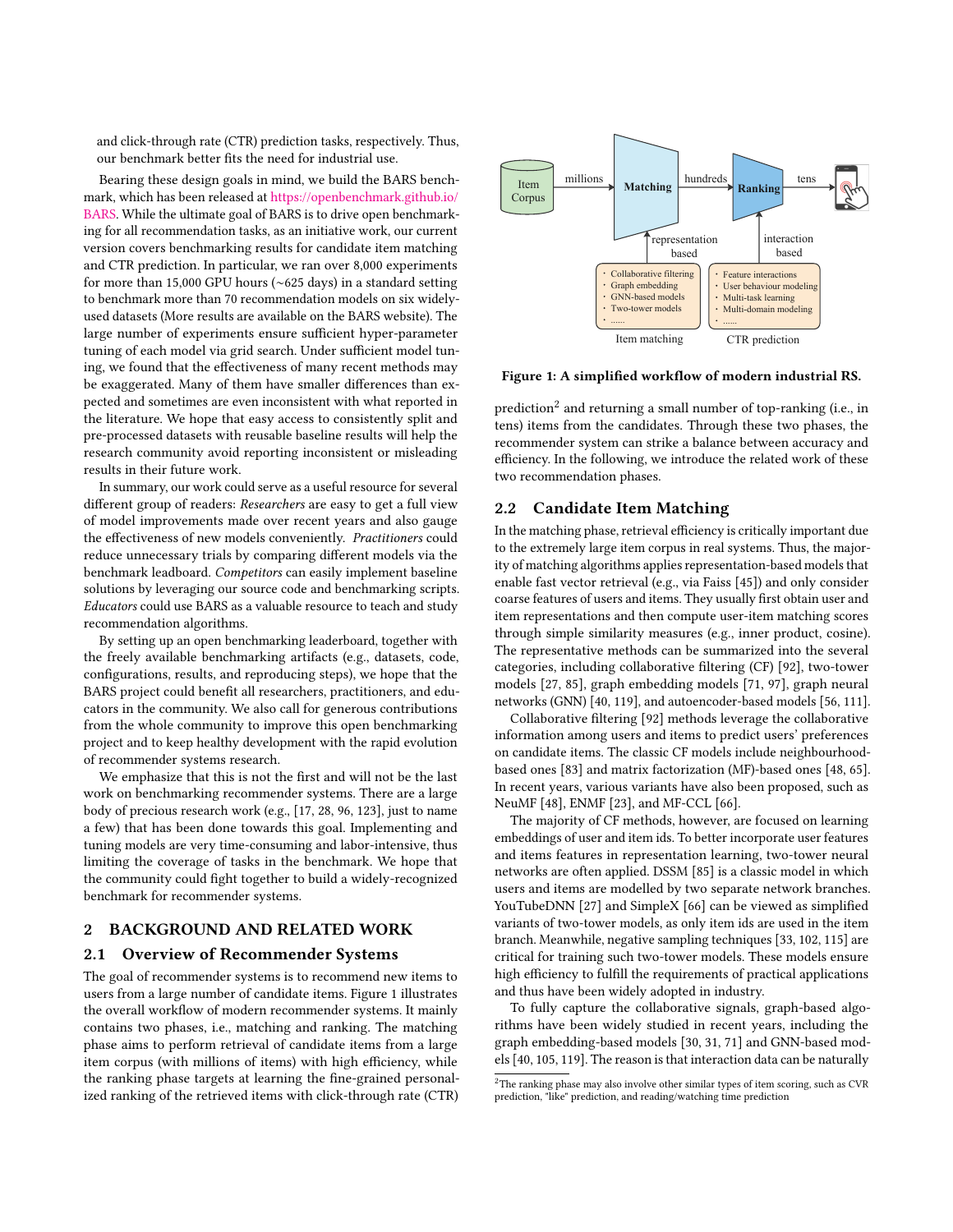modeled as a user-item bipartite graph, thus candidate item matching can be reformulated as a link prediction problem. Graph embedding models (e.g., DeepWalk [\[71\]](#page-10-13), Node2Vec [\[36\]](#page-9-28), and EGES [\[101\]](#page-11-12)) usually first learn node representations to capture graph structural information, and then perform link prediction with the learned representations. Currently, GNN-based models, such as PinSage [\[119\]](#page-11-7), LightGCN [\[40\]](#page-9-1), and UltraGCN [\[67\]](#page-10-17), demonstrate quite strong performance for candidate item matching due to their effectiveness in modeling graph data.

Last but not least, autoencoder-based models have also been widely studied for item matching, such as CDAE [\[111\]](#page-11-8) based on denoising autoencoder, Mult-VAE [\[56\]](#page-10-0) based on variational autoen-coder, and MacridVAE [\[63\]](#page-10-1) based on  $\beta$ -VAE.

While the aforementioned models aim to learn effective representations, how to leverage them for efficiently top-k item retrieval from a large item pool is also a critical problem for candidate item matching. For this purpose, many techniques and tools have been developed to support approximate nearest neighbor search (e.g., Faiss [\[45\]](#page-9-22), Milvus [\[10\]](#page-9-29), and Scann [\[38\]](#page-9-30)).

### 2.3 CTR Prediction

The ranking phase aims for personalized ranking of a small set (usually hundreds) of candidate items by considering abundant features of users, items and contexts. CTR prediction is one of the most representative tasks for ranking. Due to the practical value of this task, a large number of research efforts have been made in this direction, and many effective models have been designed, ranging from logistic regression models [\[68,](#page-10-18) [80\]](#page-10-19), to factorization machines [\[77\]](#page-10-20), to deep neural networks (DNN) [\[25,](#page-9-31) [37\]](#page-9-32).

To achieve accurate CTR prediction, feature interaction modeling plays an essential role [\[122\]](#page-11-13). A series of DNN-based models have achieved impressive results through designing various feature interaction operators, such as product operators in PNN [\[75\]](#page-10-21), NFM [\[39\]](#page-9-33), and DCN [\[103\]](#page-11-14), convolutional operators in CCPM [\[58\]](#page-10-22), FGCNN [\[57\]](#page-10-4), and FiGNN [\[54\]](#page-9-3), and attention operators in AFM [\[112\]](#page-11-15), FiBiNET [\[43\]](#page-9-34), and AutoInt [\[90\]](#page-10-5). Meanwhile, with the success of the wide and deep learning framework, two-stream networks (e.g., Wide&Deep [\[25\]](#page-9-31), DeepFM [\[37\]](#page-9-32), DCN [\[103\]](#page-11-14), and AutoInt [\[90\]](#page-10-5)) have been widely applied for CTR prediction tasks, which demonstrate better performance than single-stream networks (e.g., DNN [\[27\]](#page-9-0)).

In addition, user behavior modeling serves as an important aspect in CTR prediction. To mine crucial patterns of user interests from historical behaviors, researchers have designed various types of models, ranging from attention-based models [\[108,](#page-11-16) [125,](#page-11-17) [126\]](#page-11-18), to memory network based-models [\[72,](#page-10-23) [76\]](#page-10-24), to retrieval-based models [\[73,](#page-10-25) [74\]](#page-10-26). More recently, multi-task learning [\[62,](#page-10-27) [64\]](#page-10-28) and multidomain learning [\[50,](#page-9-35) [88\]](#page-10-29) models have also been widely studied to alleviate the data sparsity issue in CTR prediction. Some other important techniques include large-scale training [\[124\]](#page-11-19), multi-modal fusion [\[114\]](#page-11-20), model ensemble [\[127\]](#page-11-21), and continual learning [\[22\]](#page-9-36).

# 2.4 Benchmarking and Reproducibility for Recommender Systems

Recently, the problems of unreproducible and unfair comparison are raising more and more concerns from the community. A series of studies [\[16,](#page-9-37) [28,](#page-9-4) [79,](#page-10-7) [96\]](#page-11-1) have made in-depth experiments and analysis to point out this serious problem in recommendation, and further call for establishing a unified benchmark.

To encourage more reproducible research, many respectable efforts have been devoted to designing tools or benchmarks. Table [1](#page-4-0) presents a comparison of our BARS project against some representative existing work. We mainly compare them from two perspectives, including: 1) whether the work provides tools or datasets for benchmarking use; 2) whether comprehensive and reproducible benchmarking results are available. It turns out that most of the pioneering efforts focus mainly on building flexible tools for convenient evaluation and benchmarking. Yet, there is still a lack of standard benchmarking pipeline as well as the comprehensive benchmarking leaderboard.

Among these existing studies, daisyRec [\[96\]](#page-11-1) highlights the importance of open benchmarking in recommender systems and makes considerable efforts towards this direction by reporting the benchmarking results on some classic recommendation models. Concurrently, RecBole [\[123\]](#page-11-3) and Elliot [\[17\]](#page-9-20) both present a comprehensive evaluation framework with open-source APIs (e.g., data splitting, data filtering, metrics evaluation, statistical tests, hyperparameter tuning) and RecBole serves tens of SOTA models for reproducible evaluations, which becomes increasingly popular in the community. However, their work fails to provide a benchmark leaderboard of benchmarking results with detailed reproducing steps.

Difference from existing benchmark on CTR prediction [\[128\]](#page-11-22): We have established a benchmark for CTR prediction in our previous work [\[128\]](#page-11-22). In comparison, this work aims to make a further step and set up a standard open benchmarking pipeline for a wide range of recommendation tasks in both matching and ranking phases. The pipeline and required artifacts for open benchmarking specified in Section [3](#page-3-0) are new to the community and allow researchers to easily expand the benchmarks to more tasks (e.g., re-ranking, sequential recommendation) and vertical scenarios (e.g., news recommendation, music recommendation). They could provide good guidance for researchers and facilitate more rigorous and reproducible research. In detail, we have made the following new contributions. Firstly, our BARS project provides the most comprehensive benchmarking results, w.r.t. coverage of datasets (10 vs. 4 in [\[128\]](#page-11-22)) and models (64 vs. 24 in [\[128\]](#page-11-22)) with existing libraries. Specifically, we have integrated more than 70 well-known models covering both matching and ranking phases. Secondly, our work proposes a standard open benchmarking pipeline (including 7 key components) as presented in Figure [2,](#page-4-1) which covers different recommendation tasks. It provides reusable dataset splits, detailed evaluation protocols, convenient open-source models and APIs, complete training logs, and well-tuned benchmarking results for reliable reproducibility of recommendation models. Third, we have built the BARS website with interactive leaderboards and visualizations for disseminating the benchmarking results. This enables researchers to easily follow and contribute to the leaderboards.

### <span id="page-3-0"></span>3 OPEN BENCHMARKING PIPLELINE

Recommender systems have been an active research area for the past two decades. Unfortunately, there is still a lack of standardized benchmarking and evaluation protocols, which leads to many unreproducbile issues in current studies. Openness in science builds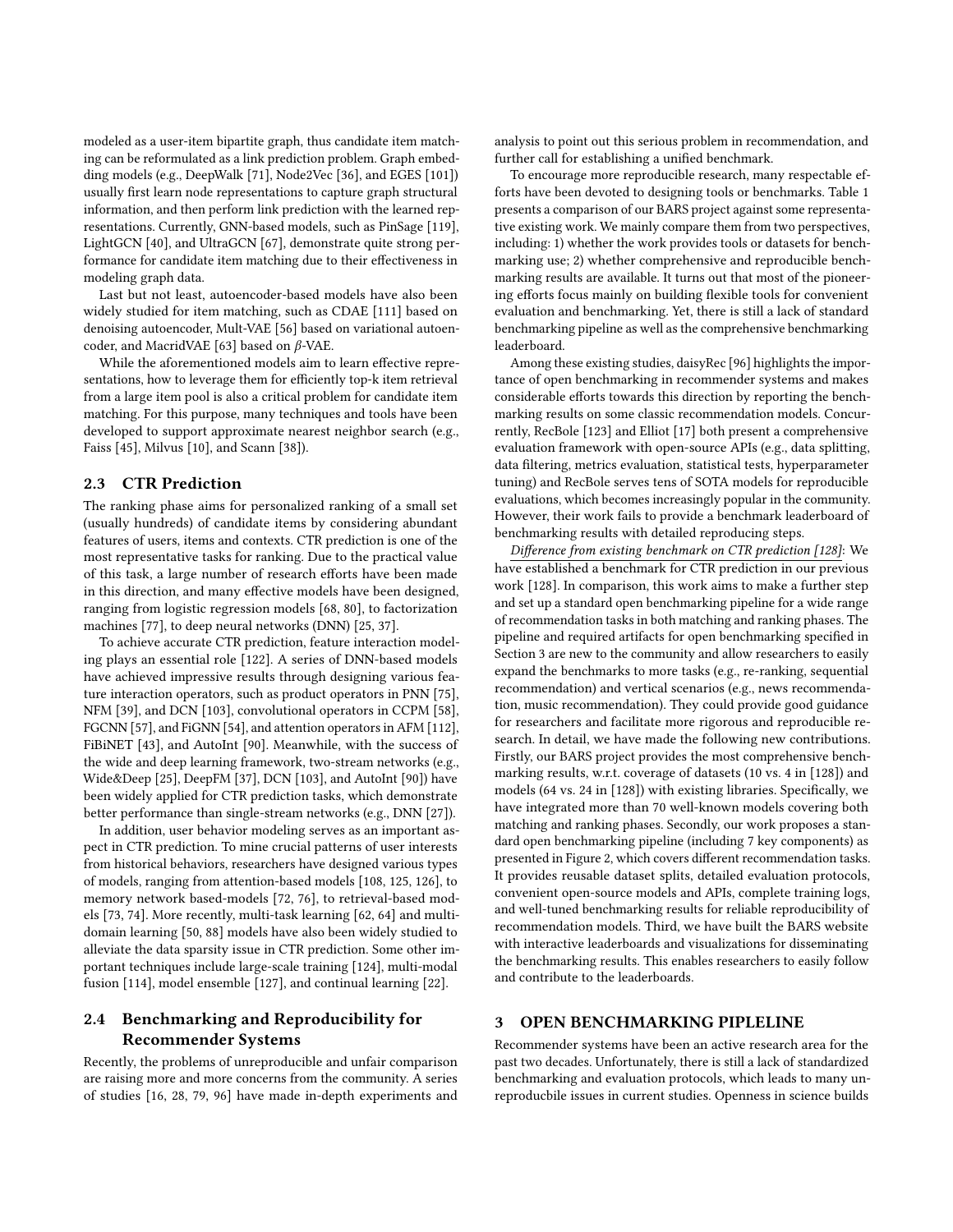| $\cup$ sage                 | TorchRec 1 | DeepCTR | EasyRec DeepRec daisyRec |  | NeuRec RecBole | $\mid$ FuxiCTR $\mid$ | BARS |
|-----------------------------|------------|---------|--------------------------|--|----------------|-----------------------|------|
| Benchmarking tools/datasets |            |         |                          |  |                |                       |      |
| Benchmarking results        |            |         |                          |  | -              |                       |      |

<span id="page-4-0"></span>Table 1: Comparison of existing work ( $\vee$  | - |  $\times$  means totally | partially | not met, respectively). "Partially met" indicates incomplete or private availability. based telly Lae  $\mathbf{u}$ y |

<span id="page-4-1"></span>

Figure 2: An open benchmarking pipeline for reproducible recommendation research.

the core for excellence in evidence-based research. Towards the goal for open science, we decide to set up a standardized open benchmarking pipeline for reproducible research in recommender systems. Figure [2](#page-4-1) presents the open benchmarking pipeline for recommender systems. In summary, the pipeline consists of the following key components.

1) Open datasets: Open data are valuable to foster research progress. Fortunately, there have already been a large amount of publicly-available research datasets for recommendation tasks. Yet, most of them are at a small scale, e.g., less than millions of interactions between tens of thousands of users and items. Such data scale differs from the real-world problems in industry. Thus, we encourage researchers to more often choose industrial-scale datasets, which would facilitate to build more practically applicable models and help reduce the gap between research and practice. This is also the goal of this benchmarking work.

2) Data splitting: While many possible datasets exist, their uses in the literature are arbitrary, which leads to incomparable and inconsistent results among existing papers. This is largely due to the lack of standardized data splitting and preprocessing. For model evaluation, in many cases, random data splitting is usually performed for training, validation, and testing. Most studies use their own data splits, but no details (neither the random seed nor the preprocessed data) are open, making it difficult for others to reuse the data. Recently, the authors of NGCF [\[105\]](#page-11-11), AutoInt [\[90\]](#page-10-5) and AFN [\[26\]](#page-9-38) have shared the data processing scripts or the preprocessed data to follow-up researchers, demonstrating good practices for reproducibile research. Our work aims to establish such good practices on data splitting. We assign a unique dataset ID for each specific data split, e.g., Criteo\_x4 denote the unique splits in [\[90\]](#page-10-5). This could not only facilitate the data reuse in the community according to dataset IDs, but also allow the research results using the same dataset ID directly comparable.

3) Setting evaluation protocol: For each specific data split, we define some specific evaluation protocols to allow for fair comparisons among different models. For example, in Criteo\_x4, we follow the setting in AutoInt [\[90\]](#page-10-5) and set min\_counts=10 to filter rare features and feature embedding dimension  $d=16$ . When a different evaluation protocol (feature embedding  $d=40$  as in FGCNN [\[57\]](#page-10-4)) is applied, we denote it with a new ID (e.g., Criteo\_x4\_002). Recording such a unique evaluation protocol would allow the reuse of all the benchmarking results for consistent comparisons in future research.

4) Open-source models: In the spirit of open science, many papers have open sourced their model implementations. Even though the official source code may be missing, third-party implementations often exist for an effective model. In many cases, these open-source models could be found at [http://paperswithcode.com.](http://paperswithcode.com) However, despite the availability of model code, the details of hyperparameter configurations may still be missing or incomplete. This reduce reproducibility because it is not inappropriate to directly run the model with default hyper-parameters. Moreover, most current papers only release their own model code, but not along with their baseline implementations and settings, which largely results in comparisons to weak baselines and thus inconsistent performance increases [\[117\]](#page-11-23). To promote reproducible research, our benchmarking work aims to record detailed hyper-parameter configurations for each experiment and demonstrate the reproducing steps.

5) Model training: When training a model, it is beneficial to record the training details into the log, which could help others to quickly glance over the running process of the model. In our work, we advocate to output the running log along with the running environments (e.g., hardware requirements, software versions) as necessary benchmarking artifacts.

6) Evaluating metrics: Evaluation metrics are key to measure model performance and make comparisons. Yet, it is not uncommon that different metrics are used in different papers for evaluation. To standardize the metrics for open benchmarking, we recommend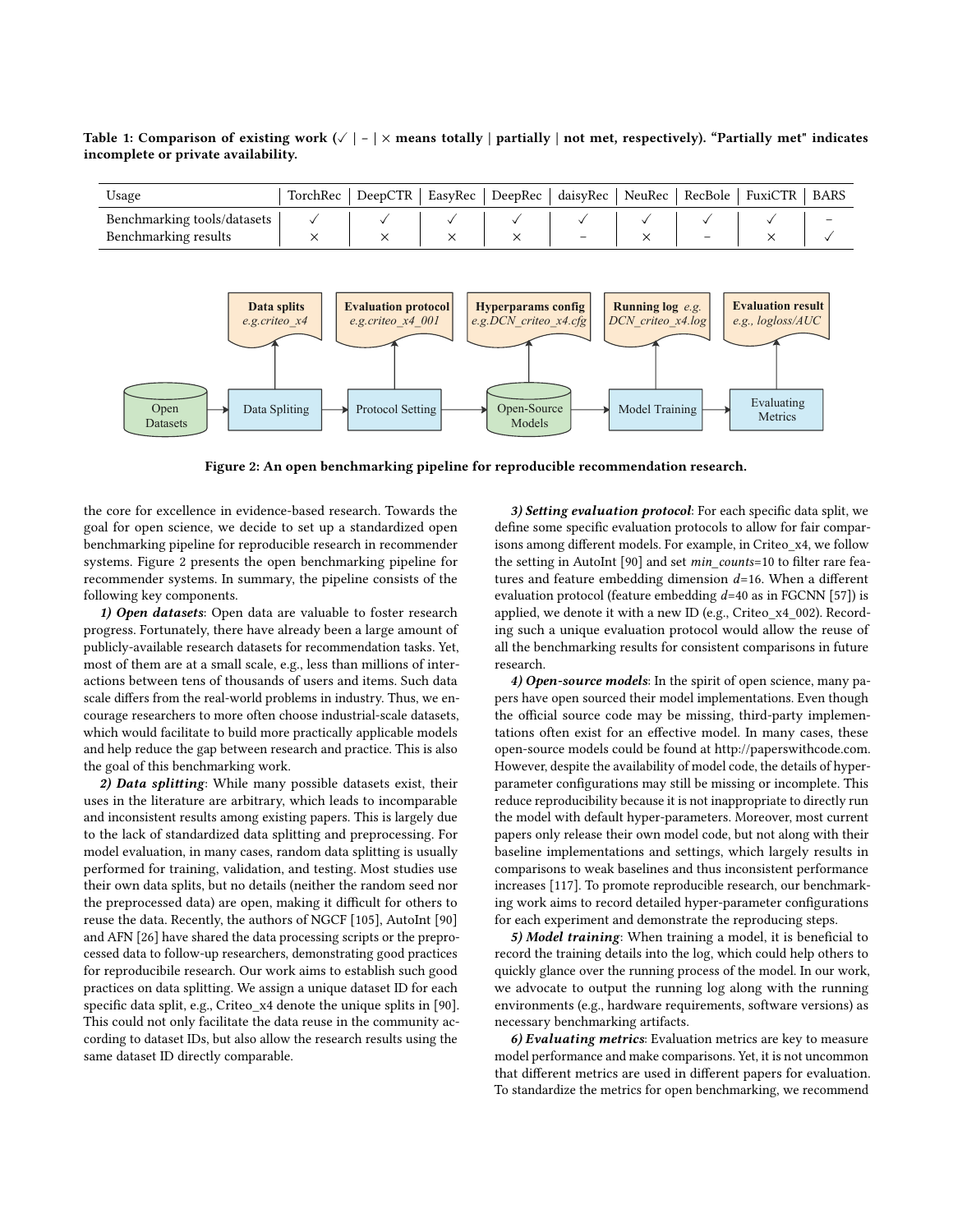to use Recall@K, HitRate@K, and NDCG@K for candidate item matching tasks, and for CTR prediction tasks, we recommend to use logloss and AUC. We defer their definitions in later sections. These metrics are mostly used in the literature and usually adopted in practice. Our benchmarking work reports the results of these standard metrics to allow for easy reuse.

7) Benchmarking artifacts: Last but most importantly, our benchmarking pipeline produces the following seven artifacts as illustrated in Figure [2,](#page-4-1) which are necessary for benchmark reproducibility, including open datasets, dataset ID recording the specific data splitting, the evaluation protocol setting along with the dataset ID, open-source models, hyper-parameter configurations for model training, the running log and evaluation results for each experiment. Lastly, we document the detailed reproducing steps in a friendly format along with these artifacts, in order to ensure that all results are easily reproducible.

We note that, to the best of our knowledge, this is the first work that aims to build a standard and rigorous pipeline for reproducible research on recommender systems. This imposes new requirements on how researchers deliver their research results and how readers (or reviewers) assess the reproducibility of published papers. Missing any part of the above components defined in the open benchmarking pipeline could largely result in incomplete or broken research artifacts. Unfortunately, most of the existing work under evaluation fails to meet the criteria. We hope that the definition of our open benchmarking pipeline could enhance rigor in current research and offer good guidance for reproducible work.

# 4 BENCHMARKING FOR CANDIDATE ITEM MATCHING

### 4.1 Benchmarking Settings

Datasets: The datasets used for the research of candidate item matching are abundant. A lot of work chooses to perform evaluation on their private dataset splits and may use different experimental settings. This makes it difficult to directly make comparisons and accurately measure their progress. In this section, we use three representative public datasets, including AmazonBooks [\[1\]](#page-9-11), Yelp2018 [\[6\]](#page-9-10), and Gowalla [\[4\]](#page-9-12), to present our preliminary benchmarking results. These three datasets have millions of interactions and are widely adopted to evaluate recommendation models, especially the stateof-the-art GNN-based models (e.g., NGCF [\[105\]](#page-11-11), LightGCN [\[40\]](#page-9-1)). For easy reuse in future research, we uniquely mark the three dataset splits as AmazonBooks\_m1, Yelp2018\_m1, and Gowalla\_m1, respectively. We summarize the statistics of datasets in Table [2.](#page-5-0)

Evaluation Metrics: We adopt two commonly-used metrics, Recall@k and NDCG@k, in our evaluation. Especially, we set  $k = 20$ as reported in [\[40\]](#page-9-1).

- Recall [\[21\]](#page-9-39): Recall is the fraction of the user's interested items that are successfully retrieved. Higher recall indicates better retrieval performance for the recommender system.
- NDCG [\[107\]](#page-11-24): NDCG is a measure of ranking quality. Higher NDCG indicates that more items of users' interests are ranked at top by the recommender system.

Note that all the evaluations are performed on the entire item corpus (i.e., no sampled metrics are used as suggested in [\[49\]](#page-9-40)). This

<span id="page-5-0"></span>Table 2: Datasets statistics for candidate item matching.

| Dataset     |         |         | #Users   #Items   #Interactions   Density |        |
|-------------|---------|---------|-------------------------------------------|--------|
| AmazonBooks | 52, 643 | 91.599  | 2, 984, 108                               | 0.062% |
| Yelp2018    | 31,668  | 38, 048 | 1, 561, 406                               | 0.130% |
| Gowalla     | 29,858  | 40, 981 | 1, 027, 370                               | 0.084% |

also conforms to the practical setting in industry where we usually resort to approximate nearest neighbor search tools (e.g., Faiss [\[45\]](#page-9-22)) for efficient top-K retrieval even when the entire item corpus is extremely large. The full benchmarking results including more datasets and more metrics are available on the website.

Benchmarked Models: We comprehensively evaluate 33 popular models for candidate item matching in our benchmark, including 9 collaborative filtering-based models, 4 autoencoder-based models, 3 two-tower based models, 4 graph embedding-based models, and 13 GNN-based models. See Table [3](#page-6-0) for the models and their references.

### 4.2 Benchmarking Results and Analysis

A systematic performance comparison is shown in Table [3.](#page-6-0) We show the results of different categories of models in different blocks for clear presentation. The top-5 results under each metric are shown in bold. We obtain several instructive findings from these clear benchmark results.

First, GNN-based item matching models are extremely popular in recent years. Performance progress has been gradually made in GNN-based models. From GC-MC, to NGCF, to LightGCN, and to the follow-up models, recommendation has become more and more accurate given more appropriate modeling. Meanwhile, GNNbased models have outperformed many traditional CF models (e.g., NeuMF), which to a certain extent, verifies the potential effectiveness of GNN-based models.

Second, except the graph embedding-based models, the best models in the other four categories are generally comparable. For example, with respect to Recall@20, the autoencoder-based model SLIM achieves the best performance on AmazonBooks while the two-tower based model SimpleX performs best on Yelp2018. Each category has models that perform within top-5, demonstrating that the item matching task has not been dominated by any types of methods and still has large development space. New breakthroughs are possible in any category. Furthermore, with the help of this clear benchmark results, researchers may more conveniently identify the bottlenecks and potential improvements of their own models through carefully considering the characteristics of the other models. For example, two well-performed models, i.e., ItemKNN and UltraGCN, leverage the item-item similarity graph, which may be crucial for performance improvement.

Last but most importantly, while many models are proposed with claims of achieving a state-of-the-art performance, they may fail to make a rigorous comparison to some extent. For example, ItemKNN and SLIM, which are two old models that proposed in 2001 and 2011 respectively, can outperform all of the other models on AmazonBooks. Similarly, YouTubeDNN [\[27\]](#page-9-0), which is a wellknown recommendation model proposed in 2016, surprisingly beats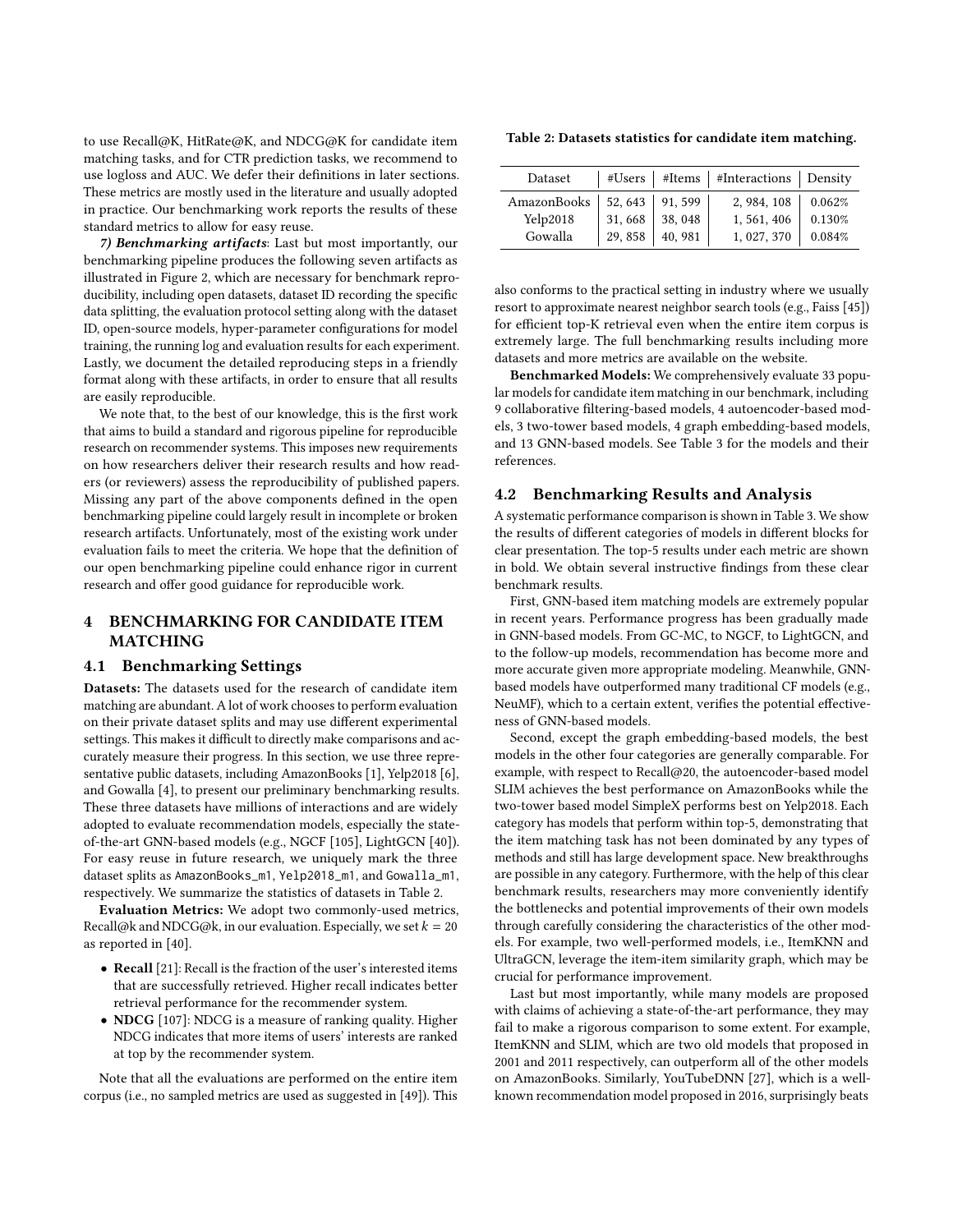<span id="page-6-0"></span>Table 3: Benchmarking results of existing models on candidate item matching. We highlight the top-5 best results in each column to indicate the SOTA performance. Note that some rows marked with asterisks are replicated from the existing papers (see the sources from the website leaderboard), but all the results are consistently reported under the same evaluation settings.

| Year            |                             | AmazonBooks_m1<br>Model |           | Yelp2018_m1                  |           | Gowalla_m1 |           |
|-----------------|-----------------------------|-------------------------|-----------|------------------------------|-----------|------------|-----------|
|                 |                             | Recall@20               | NDCG@20   | Recall@20                    | NDCG@20   | Recall@20  | NDCG@20   |
| CF-based Models |                             |                         |           |                              |           |            |           |
| 2001            | ItemKNN [83]                | 0.0736(2)               | 0.0606(1) | 0.0639                       | 0.0531    | 0.1570     | 0.1214    |
| 2012            | <b>MF-BPR</b> [78]          | 0.0250                  | 0.0196    | 0.0433                       | 0.0354    | 0.1291     | 0.1109    |
| 2017            | GRMF* [65]                  | 0.0354                  | 0.0270    | 0.0571                       | 0.0462    | 0.1477     | 0.1205    |
| 2017            | NeuM $F^*$ [41]             | 0.0258                  | 0.0200    | 0.0451                       | 0.0363    | 0.1399     | 0.1212    |
| 2017            | CML [42]                    | 0.0522                  | 0.0428    | 0.0622                       | 0.0536    | 0.1670     | 0.1292    |
| 2018            | $CMN^*$ [34]                | 0.0267                  | 0.0218    | 0.0457                       | 0.0369    | 0.1405     | 0.1221    |
| 2018            | HOP-Rec <sup>*</sup> [116]  | 0.0309                  | 0.0232    | 0.0517                       | 0.0428    | 0.1399     | 0.1214    |
| 2020            | <b>ENMF</b> [23]            | 0.0359                  | 0.0281    | 0.0624                       | 0.0515    | 0.1523     | 0.1315    |
| 2021            | <b>MF-CCL</b> [66]          | 0.0559                  | 0.0447    | 0.0698(2)                    | 0.0572(2) | 0.1837(5)  | 0.1493    |
|                 |                             |                         |           | Autoencoder-based Models     |           |            |           |
| 2011            | <b>SLIM</b>                 | 0.0755(1)               | 0.0602(2) | 0.0646                       | 0.0541    | 0.1699     | 0.1382    |
| 2018            | MultVAE* [56]               | 0.0407                  | 0.0315    | 0.0584                       | 0.0450    | 0.1641     | 0.1335    |
| 2019            | MacridVAE <sup>*</sup> [63] | 0.0383                  | 0.0295    | 0.0612                       | 0.0495    | 0.1618     | 0.1202    |
| 2019            | $EASER$ [91]                | 0.0710(3)               | 0.0567(4) | 0.0657                       | 0.0552    | 0.1765     | 0.1467    |
|                 |                             |                         |           | Two-Tower Models             |           |            |           |
| 2016            | YouTubeDNN [27]             | 0.0502                  | 0.0388    | 0.0686(4)                    | 0.0567(4) | 0.1754     | 0.1473    |
| 2021            | SimpleX <sup>[66]</sup>     | 0.0583                  | 0.0468    | 0.0701(1)                    | 0.0575(1) | 0.1872(1)  | 0.1557(3) |
|                 |                             |                         |           | Graph Embedding-based Models |           |            |           |
| 2014            | DeepWalk [71]               | 0.0346                  | 0.0264    | 0.0476                       | 0.0378    | 0.1034     | 0.0740    |
| 2015            | LINE [97]                   | 0.0410                  | 0.0318    | 0.0549                       | 0.0446    | 0.1335     | 0.1056    |
| 2016            | Node2Vec <sup>[36]</sup>    | 0.0402                  | 0.0309    | 0.0452                       | 0.0360    | 0.1019     | 0.0709    |
| 2016            | Item2Vec [18]               | 0.0326                  | 0.0251    | 0.0503                       | 0.0411    | 0.1325     | 0.1057    |
|                 |                             |                         |           | GNN-based Models             |           |            |           |
| 2017            | GC-MC* [19]                 | 0.0288                  | 0.0224    | 0.0462                       | 0.0379    | 0.1395     | 0.1204    |
| 2018            | PinSage* [119]              | 0.0282                  | 0.0219    | 0.0471                       | 0.0393    | 0.1380     | 0.1196    |
| 2018            | GAT <sup>*</sup> [99]       | 0.0326                  | 0.0235    | 0.0543                       | 0.0431    | 0.1501     | 0.1233    |
| 2019            | NGCF <sup>*</sup> [105]     | 0.0344                  | 0.0263    | 0.0579                       | 0.0477    | 0.1570     | 0.1327    |
| 2019            | DisenGCN* [61]              | 0.0329                  | 0.0254    | 0.0558                       | 0.0454    | 0.1356     | 0.1174    |
| 2020            | LR-GCCF <sup>[24]</sup>     | 0.0335                  | 0.0265    | 0.0561                       | 0.0343    | 0.1519     | 0.1285    |
| 2020            | $NIA-GCN^*$ [94]            | 0.0369                  | 0.0287    | 0.0599                       | 0.0491    | 0.1359     | 0.1106    |
| 2020            | LightGCN <sup>*</sup> [40]  | 0.0411                  | 0.0315    | 0.0649                       | 0.0530    | 0.1830     | 0.1554(4) |
| 2020            | DGCF* [106]                 | 0.0422                  | 0.0324    | 0.0654                       | 0.0534    | 0.1842(4)  | 0.1561(2) |
| 2020            | NGAT4Rec* [89]              | 0.0457                  | 0.0358    | 0.0675                       | 0.0554    |            |           |
| 2021            | SGL-ED* [110]               | 0.0478                  | 0.0379    | 0.0675                       | 0.0555    |            |           |
| 2021            | GF-CF* [86]                 | 0.0710(3)               | 0.0584(3) | 0.0697(3)                    | 0.0571(3) | 0.1849(3)  | 0.1518(5) |
| 2021            | UltraGCN [67]               | 0.0681(5)               | 0.0556(5) | 0.0683(5)                    | 0.0561(5) | 0.1862(2)  | 0.1580(1) |

<span id="page-6-1"></span>Table 4: Statistics of the CTR prediction datasets.

|              | Dataset   #Instances   #Fields   #Features   %Positives |    |       |       |
|--------------|---------------------------------------------------------|----|-------|-------|
| Criteo       | 46M                                                     | 39 | 5.55M | 26%   |
| Avazu        | 40M                                                     | 24 | 8.37M | 17%   |
| <b>KKBox</b> | 6.5M                                                    | 13 | 0.1M  | 50.4% |

lots of newer models (e.g., HOP-Rec [\[116\]](#page-11-25), MacridVAE [\[63\]](#page-10-1), and NIA-GCN [\[94\]](#page-10-3)) on the other two benchmark datasets. Besides, traditional graph embedding methods, such as DeepWalk, LINE, and Node2Vec, have been less compared, but they have been commonly used in industry as well (e.g., [\[101\]](#page-11-12)). In our evaluation, we can see that early GNN-based models, e.g., NGCF, only have comparable (or slightly worse) performance over them. In summary, some important baselines are unfortunately omitted by much recent work, resulting in more or less exaggeration of their improvements.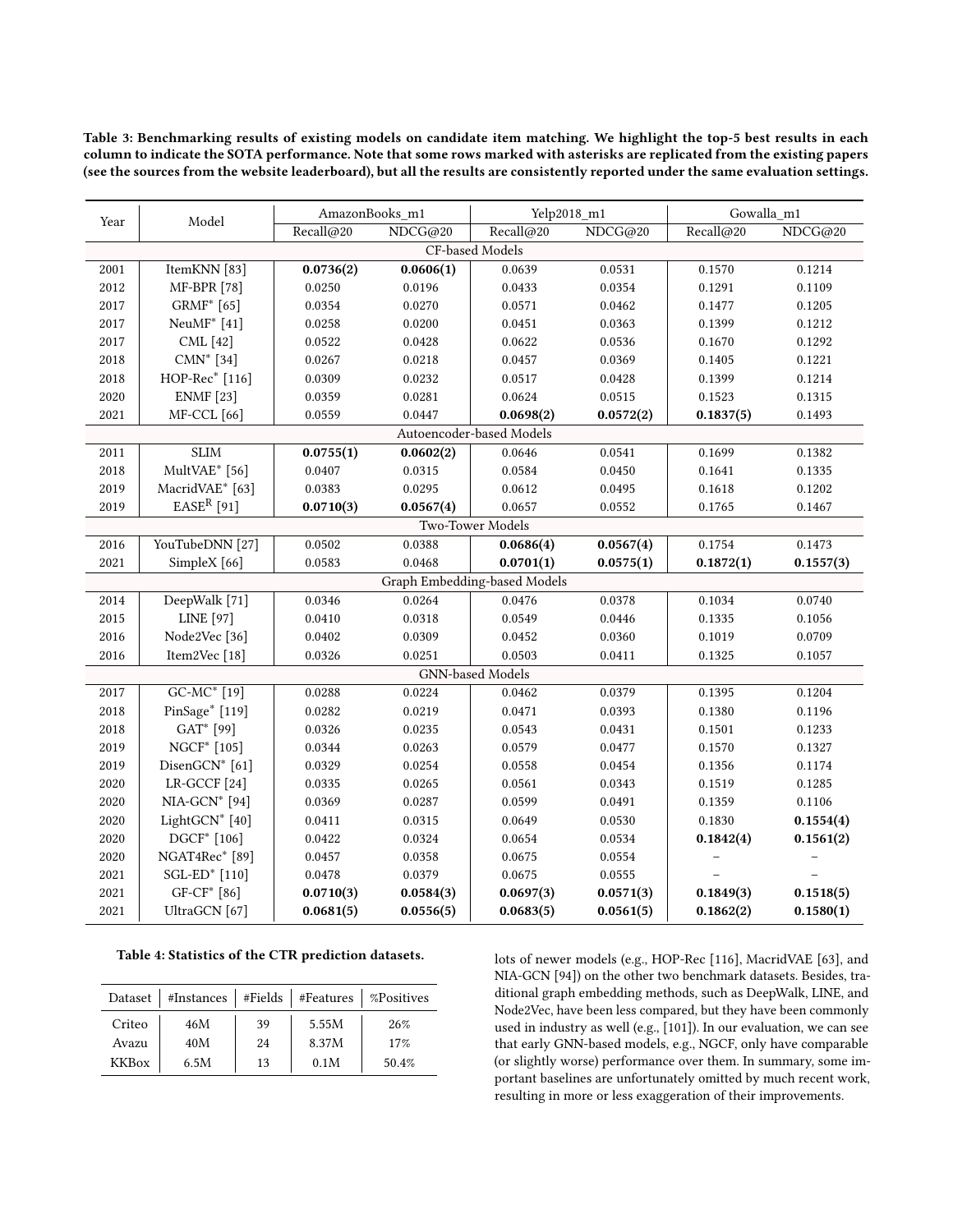Such an undesirable phenomenon is largely due to the absence of a unified benchmark. In this case, if the early work accidentally misses some important comparisons, subsequent work based on it may easily repeat this omission that leads to a bad circle. We envision that our open benchmark will effectively improve this problem and inspire more solid and reproducible work to the community.

# 5 BENCHMARKING FOR CTR PREDICTION

### 5.1 Benchmarking Settings

Datasets: CTR prediction has been widely studied in the literature, where models have been evaluated on many different datasets and settings. In this section, we present our preliminary benchmarking results on three widely-used open datasets, including Criteo [\[3\]](#page-9-13), Avazu [\[2\]](#page-9-47), and KKBox [\[5\]](#page-9-48). We summarize the statistics of the datasets in Table [4.](#page-6-1) In contrast to existing studies that often take their private data splitting and preprocessing, we follow the work [\[90\]](#page-10-5) for random train/validation/test splitting and release the prepossessing code to reduce the bias for benchmarking. The corresponding data splits are uniquely marked as Criteo\_x4, Avazu\_x4, and KKBox\_x1, respectively. We refer readers to our website for more details about the benchmarking settings and the complete benchmarking results on more datasets.

Evaluation Metrics: As with many existing studies, we report the results on two most commonly used metrics, i.e., logloss and AUC.

1) Logloss: Logloss is also known as the binary cross-entropy loss, which is used to measure the loss for a binary classification problem. Lower logloss indicates better CTR prediction performance.

2) AUC: AUC [\[59\]](#page-10-35) is commonly used to measure the probability that a randomly chosen positive sample is ranked higher than a randomly chosen negative sample. Higher AUC means better CTR prediction performance.

Benchmarked Models: We have comprehensively evaluated a total of 32 models for CTR prediction, which focus primarily on modeling feature interactions. Please refer to Table [5](#page-8-0) for the list of models and their references.

### 5.2 Benchmarking Results and Analysis

Table [5](#page-8-0) presents our benchmarking results on three datasets. We also highlight top-5 best results in bold face in each column. We have the following insightful observations from the results.

First, during the last decade, we have witnessed the evolution of CTR prediction models from simple logistic regression (LR), factorization machines (FM), to various deep models. We can observe that significant performance improvements have been made along this way. Successful deep models include DNN [\[27\]](#page-9-0), Wide&Deep [\[25\]](#page-9-31), DeepFM [\[37\]](#page-9-32), DCN [\[103\]](#page-11-14), etc., which have been widely adopted in industry.

Second, we can see that the top-5 best performing models differ widely on different datasets. That is, no one model can rule all the datasets, contradicted with the results reported by existing papers. Nevertheless, we can observe some robustly-performing models including DeepFM [\[37\]](#page-9-32), DCN [\[103\]](#page-11-14), xDeepFM [\[55\]](#page-10-36), ONN [\[118\]](#page-11-29), and DCN-V2 [\[104\]](#page-11-30). We strongly suggest practitioners to try these robust models first for their practical problems.

Third, we note that recent performance gains of deep models, since the presence of DNN [\[27\]](#page-9-0) and Wide&Deep [\[25\]](#page-9-31), have become diminished. In many cases, different deep models only make a subtle difference (less than 0.1%) after sufficient model tuning. We note that the observation is consistent with the experimental results reported in some third-party papers $^3$  $^3$  [\[104,](#page-11-30) [124\]](#page-11-19), which validates its correctness. From another perspective, it also reveals that making strong improvements in large-scale CTR prediction tasks is difficult. Therefore, many recent studies tend to improve CTR prediction models from other potential aspects, such as behaviour sequence modeling [\[35,](#page-9-49) [125\]](#page-11-17), multi-task modeling [\[64\]](#page-10-28), and cross-domain modeling [\[69,](#page-10-37) [88\]](#page-10-29).

Lastly, we intend to highlight that our benchmarking shows inconsistent results with those reported by some existing papers, which however claim large improvements therein. For example, DeepFM, DCN, xDeepFM, and DCN\_v2 all achieve the same level of accuracy (around 81.4 AUC) on Criteo\_x4, while PNN, HFM+, and FGCNN attain almost the same performance (around 79.44 AUC) on Avazu x4. We run many experiments with different hyperparameters and seeds, but do not obtain sufficiently distinct results. Especially, some recently proposed models, such as InterHAt [\[53\]](#page-9-50), AFN+ [\[26\]](#page-9-38), and LorentzFM [\[113\]](#page-11-31), obtain even worse results than some previous baselines. This reveals the depressing fact that the performance improvements claimed by some recent papers are somewhat exaggerated.

Our results raise questions about rigor and reproducibility of the experimental results of existing work, and suggest that baseline models should be more carefully tuned to make more fair comparisons and promote healthy improvements. We hope that the availability of our BARS project could serve as a good starting point and facilitate more reproducible and convincing results in future research.

# 6 CALL FOR CONTRIBUTIONS

Openness is key to fostering progress in science via transparency and availability of all research outputs [\[12\]](#page-9-51). The evolution of open benchmarking is not possible without active support from the community. Towards this goal, we call for contributions from interested researchers, students, and practitioners. Specifically, everyone can contribute from either one of the following aspects: 1) expanding new datasets, 2) making dataset splits repeatable and shareable, 3) adding new models or new results, 4) verifying the reproducibility of existing models, 5) tuning existing models for better performance, 6) providing valuable feedbacks and suggestions, 7) last but most importantly, following the open benchmarking pipeline in future research. Every contribution will be appreciated and the contributor will be honored via a remark on the BARS website.

Future directions: While the current benchmark has covered both matching and ranking phases of recommender systems, there are still many other tasks that could be incorporated in future versions, such as re-ranking and sequential recommendation. In addition, we could establish specialised benchmarking leaderboards for vertical recommendation scenarios, such as news recommendation,

<span id="page-7-0"></span> $^3\mathrm{As}$  reported in [\[104\]](#page-11-30), DNN, PNN, DeepFM, xDeepFM, AutoInt+, and DCN have small AUC differences (< 3 − 4) on Criteo. As reported in [\[124\]](#page-11-19), Wide&Deep, DeepFM, DCN, and DCN-V2 have similar AUC (differences  $< 4e - 4$ ) on both Criteo and Avazu.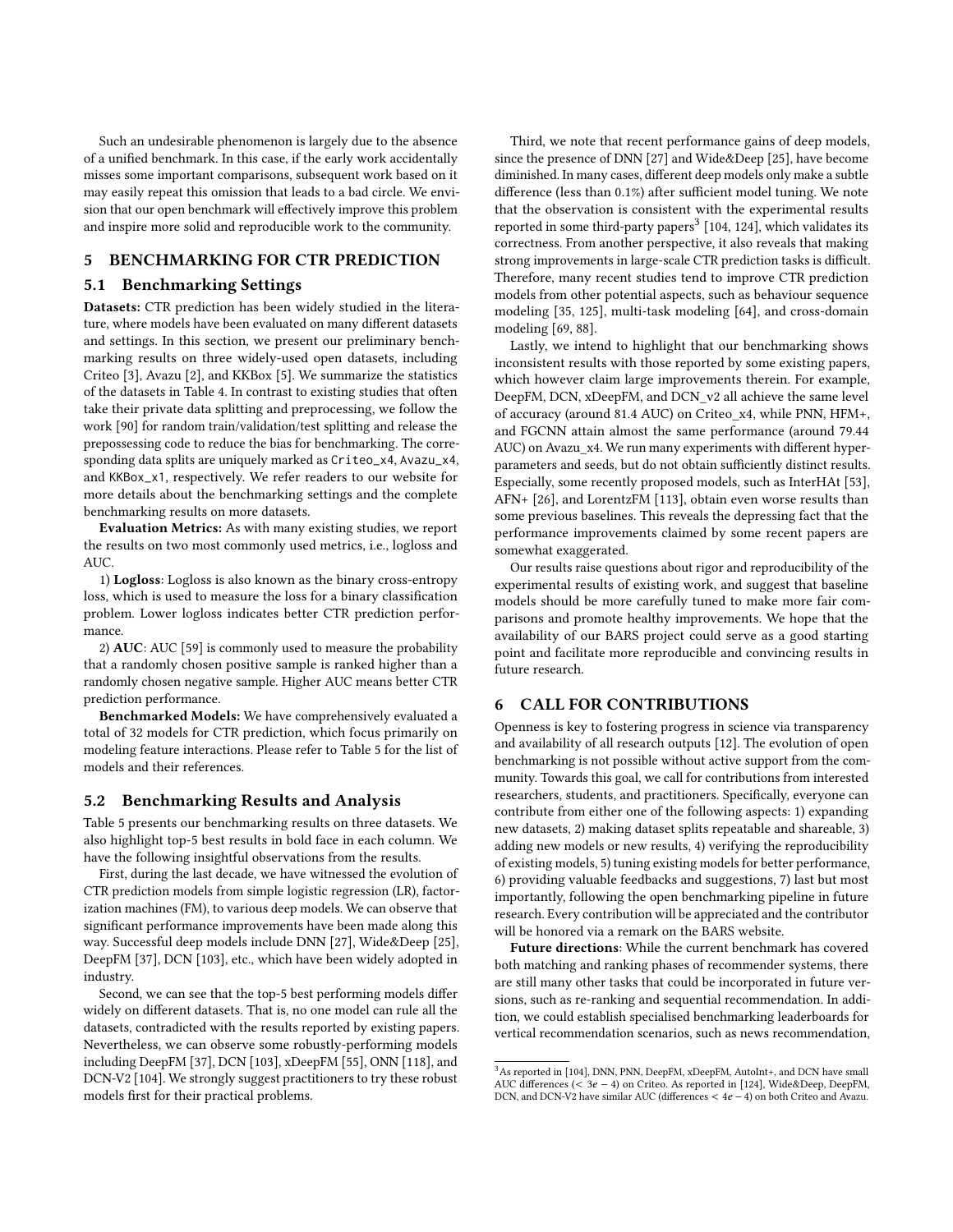<span id="page-8-0"></span>Table 5: Benchmarking results of different CTR prediction models. We highlight the top-5 best results in each column. Note that some of the results on Criteo\_x4 and Avazu\_x4 have been reported in our previous work [\[128\]](#page-11-22). Yet, we add substantially more results of new models and new datasets in this paper (See more results on the website leaderboard due to space limit.).

| Year | Model                    | Criteo_x4                  |           | Avazu x4                   |           | KKBox_x1                   |           |
|------|--------------------------|----------------------------|-----------|----------------------------|-----------|----------------------------|-----------|
|      |                          | Logloss $(\times 10^{-2})$ | $AUC(\%)$ | Logloss $(\times 10^{-2})$ | $AUC(\%)$ | Logloss $(\times 10^{-2})$ | $AUC(\%)$ |
| 2007 | LR                       | 45.68                      | 79.34     | 38.15                      | 77.75     | 57.46                      | 76.78     |
| 2010 | FM [77]                  | 44.31                      | 80.86     | 37.54                      | 78.87     | 50.75                      | 82.91     |
| 2015 | <b>CCPM</b> [58]         | 44.15                      | 81.04     | 37.45                      | 78.92     | 50.13                      | 83.72     |
| 2016 | FFM [46]                 | 44.07                      | 81.13     | 37.20                      | 79.31     | 49.74                      | 83.76     |
| 2016 | <b>HOFM</b> [20]         | 44.11                      | 81.07     | 37.54                      | 78.91     | 50.48                      | 83.15     |
| 2016 | <b>PNN</b> [75]          | 43.78                      | 81.42     | 37.12(4)                   | 79.44(3)  | 47.93                      | 85.15     |
| 2016 | <b>DNN</b> [27]          | 43.80                      | 81.40     | 37.22                      | 79.28     | 48.11                      | 85.01     |
| 2016 | Wide&Deep [25]           | 43.77                      | 81.42     | 37.20                      | 79.29     | 48.52                      | 85.04     |
| 2016 | DeepCrossing [84]        | 43.84                      | 81.35     | 37.21                      | 79.30     | 47.99                      | 84.95     |
| 2017 | <b>NFM</b> [39]          | 44.24                      | 80.93     | 37.43                      | 78.94     | 51.02                      | 82.85     |
| 2017 | AFM [112]                | 44.55                      | 80.60     | 37.93                      | 78.23     | 52.41                      | 81.75     |
| 2017 | DeepFM [37]              | 43.76(3)                   | 81.43(5)  | 37.19                      | 79.30     | 47.85                      | 85.31(4)  |
| 2017 | CrossNet [103]           | 44.56                      | 80.60     | 37.79                      | 78.40     | 52.83                      | 81.16     |
| 2017 | DCN [103]                | 43.76(3)                   | 81.44(4)  | 37.19                      | 79.31     | 47.66(1)                   | 85.31(4)  |
| 2018 | <b>FwFM</b> [70]         | 44.08                      | 81.12     | 37.44                      | 79.07     | 49.71                      | 84.06     |
| 2018 | CIN [55]                 | 43.94                      | 81.27     | 37.42                      | 78.94     | 49.09                      | 84.26     |
| 2018 | xDeepFM [55]             | 43.76(3)                   | 81.43(5)  | 37.18                      | 79.33     | 47.72(2)                   | 85.35(2)  |
| 2019 | FiGNN $[54]$             | 43.83                      | 81.38     | 37.36                      | 79.15     | 48.96                      | 84.72     |
| 2019 | FiBiNET [43]             | 43.87                      | 81.31     | 37.05(2)                   | 79.53(2)  | 48.14                      | 84.99     |
| 2019 | AutoInt [90]             | 43.99                      | 81.19     | 37.45                      | 78.91     | 49.19                      | 84.36     |
| 2019 | AutoInt+ [90]            | 43.90                      | 81.32     | 37.46                      | 79.02     | 47.73(3)                   | 85.34(3)  |
| 2019 | <b>HFM</b> [98]          | 44.24                      | 80.95     | 37.57                      | 78.79     | 49.70                      | 83.92     |
| 2019 | HFM+ [98]                | 43.92                      | 81.27     | 37.14                      | 79.44(3)  | 47.81(5)                   | 85.21     |
| 2019 | <b>FGCNN</b> [57]        | 43.98                      | 81.21     | 37.11(3)                   | 79.44(3)  | 48.01                      | 85.22     |
| 2020 | LorentzFM [113]          | 44.34                      | 80.83     | 37.56                      | 78.85     | 51.88                      | 82.02     |
| 2020 | InterHAt <sup>[53]</sup> | 44.14                      | 81.04     | 37.49                      | 78.82     | 48.63                      | 84.59     |
| 2020 | AFN [26]                 | 44.02                      | 81.15     | 37.40                      | 79.07     | 49.10                      | 84.26     |
| 2020 | AFN+ [26]                | 43.84                      | 81.38     | 37.26                      | 79.29     | 48.42                      | 84.89     |
| 2020 | DeepIM [120]             | 43.75(2)                   | 81.46(2)  | 37.16(5)                   | 79.35     | 47.75(4)                   | 85.37(1)  |
| 2020 | ONN [118]                | 43.72(1)                   | 81.48(1)  | 36.83(1)                   | 79.92(1)  | 48.56                      | 84.98     |
| 2021 | FmFM [95]                | 43.97                      | 81.24     | 37.47                      | 79.01     | 49.46                      | 84.07     |
| 2021 | DCN-V2 [104]             | 43.75(2)                   | 81.45(3)  | 37.19                      | 79.31     | 47.87                      | 85.31(4)  |

music recommendation, and micro-video recommendation. Moreover, current benchmarking results are only accuracy-focused, it is desirable to add more evaluation metrics such as diversity, coverage, fairness, and so on. Building such a comprehensive open benchmark is a challenging yet worthwhile task for the recommender systems community. We call for active support and contributions in any form from the community to make it possible.

# 7 CONCLUSION

Reproducibility is an open issue in the field of recommender systems. In this paper, we aim to build an open benchmark for recommender systems, covering both candidate item matching and CTR prediction tasks, to drive more solid and reproducible research in

this field. Towards this end, we set up a standardized benchmarking pipeline, establish a benchmark website, and deliver the most comprehensive benchmarking results to date. We hope that the project could benefit all researchers, practitioners, and educators in the community.

# ACKNOWLEDGMENTS

The authors from Tsinghua University are supported in part by the National Natural Science Foundation of China (61972219). We appreciate the support from Mindspore<sup>[4](#page-8-1)</sup>, which is a new deep learning computing framework.

<span id="page-8-1"></span><sup>4</sup><https://www.mindspore.cn>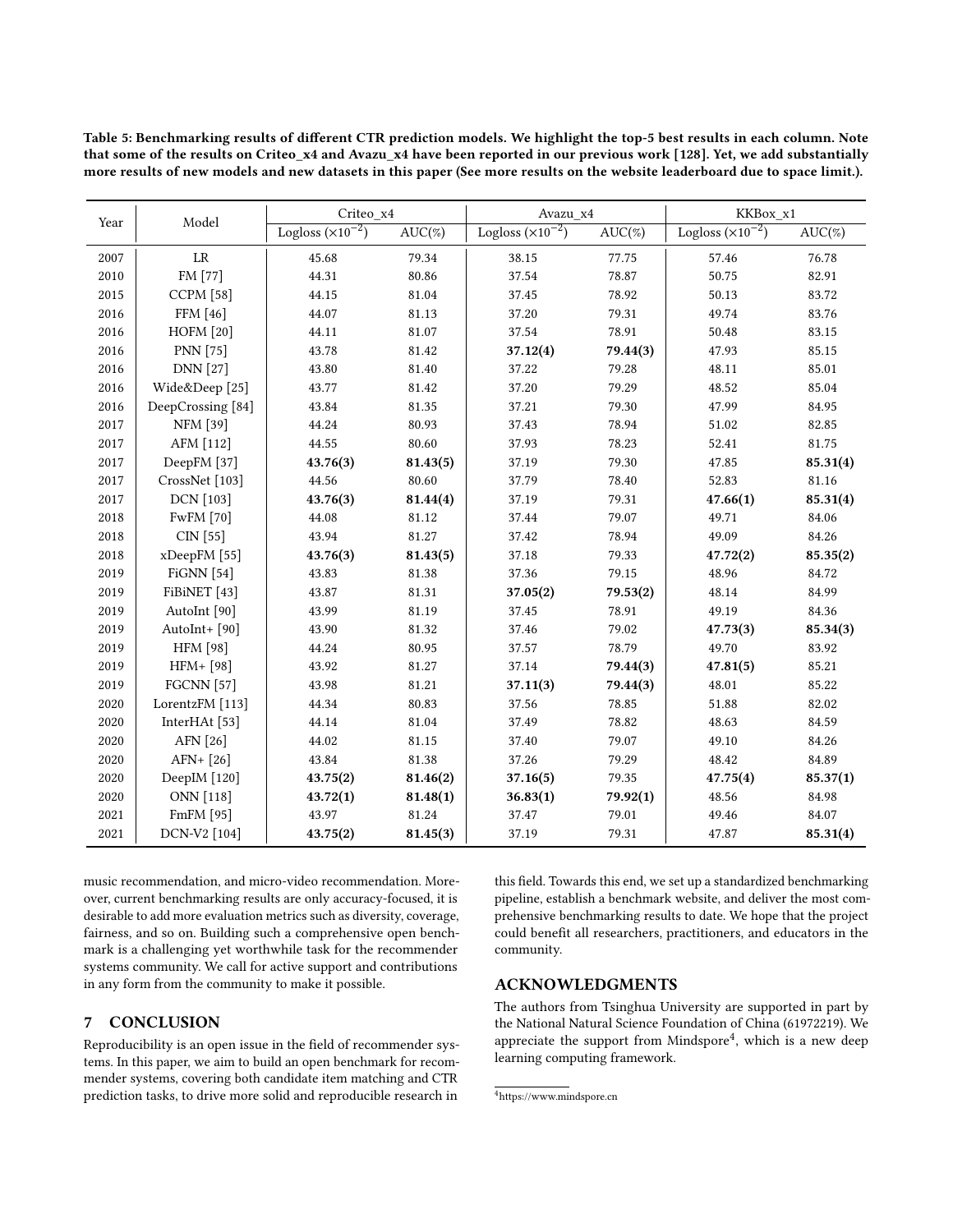### **REFERENCES**

- <span id="page-9-11"></span>[1] 2021. The AmazonBooks Dataset. [https://jmcauley.ucsd.edu/data/amazon/](https://jmcauley.ucsd.edu/data/amazon/amazonbooks) [amazonbooks](https://jmcauley.ucsd.edu/data/amazon/amazonbooks)
- <span id="page-9-47"></span><span id="page-9-13"></span>[2] 2021. The Avazu Dataset.<https://www.kaggle.com/c/avazu-ctr-prediction/data> [3] 2021. The Criteo Dataset. [https://www.kaggle.com/c/criteo-display-ad-](https://www.kaggle.com/c/criteo-display-ad-challenge/data)
- [challenge/data](https://www.kaggle.com/c/criteo-display-ad-challenge/data)
- <span id="page-9-48"></span><span id="page-9-12"></span>[4] 2021. The Gowalla Dataset.<https://snap.stanford.edu/data/loc-gowalla.html> https://www.kaggle.com/c/kkbox-music[recommendation-challenge](https://www.kaggle.com/c/kkbox-music-recommendation-challenge)
- <span id="page-9-10"></span>[6] 2021. The Yelp Dataset.<https://www.yelp.com/dataset>
- <span id="page-9-14"></span>[7] 2022. DeepCTR: Easy-to-use, modular and extendible package of deep-learning based CTR models.<https://github.com/shenweichen/deepctr>
- <span id="page-9-19"></span>[8] 2022. EasyRec: A tensorflow framework for large scale recommendation algorithms.<https://github.com/alibaba/EasyRec>
- <span id="page-9-15"></span>[9] 2022. FuxiCTR: A configurable, tunable, and reproducible library for CTR prediction.<https://github.com/xue-pai/FuxiCTR>
- <span id="page-9-29"></span>[10] 2022. Milvus: Vector database built for scalable similarity search. [https:](https://milvus.io) [//milvus.io](https://milvus.io)
- <span id="page-9-9"></span>[11] 2022. The MovieLens Dataset.<https://grouplens.org/datasets/movielens>
- <span id="page-9-51"></span>[12] 2022. Open Science Policies. [https://conf.researchr.org/track/icse-2022/icse-](https://conf.researchr.org/track/icse-2022/icse-2022-open-science-policies)[2022-open-science-policies](https://conf.researchr.org/track/icse-2022/icse-2022-open-science-policies)
- <span id="page-9-18"></span>[13] 2022. PaddleRec: A library of recommendation models based on PaddlePaddle. <https://github.com/PaddlePaddle/PaddleRec>
- <span id="page-9-16"></span>[14] 2022. TensorFlow Recommenders: A library for building recommender system models using TensorFlow.<https://github.com/tensorflow/recommenders>
- <span id="page-9-17"></span>[15] 2022. TorchRec: A Pytorch domain library for recommendation systems. [https:](https://github.com/pytorch/torchrec) [//github.com/pytorch/torchrec](https://github.com/pytorch/torchrec)
- <span id="page-9-37"></span>[16] Vito Walter Anelli, Alejandro Bellogín, Tommaso Di Noia, and Claudio Pomo. 2021. Reenvisioning the comparison between Neural Collaborative Filtering and Matrix Factorization. In Proceedings of the 15th ACM Conference on Recommender Systems (RecSys). 521–529.
- <span id="page-9-20"></span>[17] Vito Walter Anelli, Alejandro Bellogín, Antonio Ferrara, Daniele Malitesta, Felice Antonio Merra, Claudio Pomo, Francesco Maria Donini, and Tommaso Di Noia. 2021. Elliot: A Comprehensive and Rigorous Framework for Reproducible Recommender Systems Evaluation. In The 44th International ACM SIGIR Conference on Research and Development in Information Retrieval (SIGIR). 2405–2414.
- <span id="page-9-44"></span>[18] Oren Barkan and Noam Koenigstein. 2016. Item2vec: Neural Item Embedding for Collaborative Filtering. In 2016 IEEE 26th International Workshop on Machine Learning for Signal Processing (MLSP). 1–6.
- <span id="page-9-45"></span>[19] Rianne van den Berg, Thomas N Kipf, and Max Welling. 2018. Graph Convolutional Matrix Completion. In KDD'18 Deep Learning Day.
- <span id="page-9-53"></span>[20] Mathieu Blondel, Akinori Fujino, Naonori Ueda, and Masakazu Ishihata. 2016. Higher-Order Factorization Machines. In Annual Conference on Neural Information Processing Systems (NeurIPS). 3351–3359.
- <span id="page-9-39"></span>[21] Michael Buckland and Fredric Gey. 1994. The relationship between recall and precision. Journal of the American society for information science 45, 1 (1994),  $12 - 19$
- <span id="page-9-36"></span>[22] Guohao Cai, Jieming Zhu, Quanyu Dai, Zhenhua Dong, Xiuqiang He, Ruiming Tang, and Rui Zhang. 2022. ReLoop: A Self-Correction Continual Learning Loop for Recommender Systems. In The 45th International ACM SIGIR Conference on Research and Development in Information Retrieval (SIGIR).
- <span id="page-9-24"></span>[23] Chong Chen, Min Zhang, Yongfeng Zhang, Yiqun Liu, and Shaoping Ma. 2020. Efficient Neural Matrix Factorization without Sampling for Recommendation. ACM Transactions on Information Systems (TOIS) 38, 2 (2020), 1–28.
- <span id="page-9-46"></span>[24] Lei Chen, Le Wu, Richang Hong, Kun Zhang, and Meng Wang. 2020. Revisiting Graph Based Collaborative Filtering: A Linear Residual Graph Convolutional Network Approach. In Proceedings of the AAAI Conference on Artificial Intelligence (AAAI). 27–34.
- <span id="page-9-31"></span>[25] Heng-Tze Cheng, Levent Koc, Jeremiah Harmsen, Tal Shaked, et al. 2016. Wide & Deep Learning for Recommender Systems. In Proceedings of the 1st Workshop on Deep Learning for Recommender Systems (DLRS@RecSys). 7–10.
- <span id="page-9-38"></span>[26] Weiyu Cheng, Yanyan Shen, and Linpeng Huang. 2020. Adaptive Factorization Network: Learning Adaptive-Order Feature Interactions. In The Thirty-Fourth AAAI Conference on Artificial Intelligence (AAAI). 3609–3616.
- <span id="page-9-0"></span>[27] Paul Covington, Jay Adams, and Emre Sargin. 2016. Deep Neural Networks for YouTube Recommendations. In Proceedings of the 10th ACM conference on Recommender Systems (RecSys). 191–198.
- <span id="page-9-4"></span>[28] Maurizio Ferrari Dacrema, Paolo Cremonesi, and Dietmar Jannach. 2019. Are We Really Making Much Progress? A Worrying Analysis of Recent Neural Recommendation Approaches. In Proceedings of the 13th ACM Conference on Recommender Systems (RecSys). 101–109.
- <span id="page-9-7"></span>[29] Maurizio Ferrari Dacrema, Federico Parroni, Paolo Cremonesi, and Dietmar Jannach. 2020. Critically Examining the Claimed Value of Convolutions over User-Item Embedding Maps for Recommender Systems. In The ACM International Conference on Information and Knowledge Management (CIKM). 355–363.
- <span id="page-9-26"></span>[30] Quanyu Dai, Qiang Li, Jian Tang, and Dan Wang. 2018. Adversarial Network Embedding. In Proceedings of the Thirty-Second AAAI Conference on Artificial Intelligence (AAAI). 2167–2174.
- <span id="page-9-27"></span>[31] Quanyu Dai, Xiao Shen, Liang Zhang, Qiang Li, and Dan Wang. 2019. Adversarial Training Methods for Network Embedding. In The World Wide Web Conference (WWW). 329–339.
- <span id="page-9-8"></span>[32] Jia Deng, Wei Dong, Richard Socher, Li-Jia Li, Kai Li, and Fei-Fei Li. 2009. ImageNet: A large-scale hierarchical image database. In IEEE Computer Society Conference on Computer Vision and Pattern Recognition (CVPR). 248–255.
- <span id="page-9-25"></span>[33] Jingtao Ding, Yuhan Quan, Xiangnan He, Yong Li, and Depeng Jin. 2019. Reinforced Negative Sampling for Recommendation with Exposure Data. In Proceedings of the Twenty-Eighth International Joint Conference on Artificial Intelligence (IJCAI). 2230–2236.
- <span id="page-9-43"></span>[34] Travis Ebesu, Bin Shen, and Yi Fang. 2018. Collaborative Memory Network for Recommendation Systems. In The 41st International ACM SIGIR Conference on Research & Development in Information Retrieval (SIGIR). 515–524.
- <span id="page-9-49"></span>[35] Yufei Feng, Fuyu Lv, Weichen Shen, Menghan Wang, Fei Sun, Yu Zhu, and Keping Yang. 2019. Deep Session Interest Network for Click-Through Rate Prediction. In Proceedings of the Twenty-Eighth International Joint Conference on Artificial Intelligence (IJCAI). 2301-2307.
- <span id="page-9-28"></span>[36] Aditya Grover and Jure Leskovec. 2016. Node2vec: Scalable Feature Learning for Networks. In Proceedings of the 22nd ACM SIGKDD International Conference on Knowledge Discovery and Data Mining (KDD). 855–864.
- <span id="page-9-32"></span>[37] Huifeng Guo, Ruiming Tang, Yunming Ye, Zhenguo Li, and Xiuqiang He. 2017. DeepFM: A Factorization-Machine based Neural Network for CTR Prediction. In International Joint Conference on Artificial Intelligence (IJCAI). 1725–1731.
- <span id="page-9-30"></span>[38] Ruiqi Guo, Philip Sun, Erik Lindgren, Quan Geng, David Simcha, Felix Chern, and Sanjiv Kumar. 2020. Accelerating Large-Scale Inference with Anisotropic Vector Quantization. In Proceedings of the 37th International Conference on Machine Learning (ICML), Vol. 119. 3887–3896.
- <span id="page-9-33"></span>[39] Xiangnan He and Tat-Seng Chua. 2017. Neural Factorization Machines for Sparse Predictive Analytics. In Proceedings of the 40th ACM SIGIR Conference on Research and Development in Information Retrieval (SIGIR). 355–364.
- <span id="page-9-1"></span>[40] Xiangnan He, Kuan Deng, Xiang Wang, Yan Li, Yong-Dong Zhang, and Meng Wang. 2020. LightGCN: Simplifying and Powering Graph Convolution Network for Recommendation. In Proceedings of the 43rd International ACM SIGIR Conference on Research and Development in Information Retrieval (SIGIR). 639–648.
- <span id="page-9-41"></span>[41] Xiangnan He, Lizi Liao, Hanwang Zhang, Liqiang Nie, Xia Hu, and Tat-Seng Chua. 2017. Neural Collaborative Filtering. In Proceedings of the 26th International Conference on World Wide Web (WWW). 173–182.
- <span id="page-9-42"></span>[42] Cheng-Kang Hsieh, Longqi Yang, Yin Cui, Tsung-Yi Lin, Serge Belongie, and Deborah Estrin. 2017. Collaborative Metric Learning. In Proceedings of the 26th International Conference on World Wide Web (WWW). 193–201.
- <span id="page-9-34"></span>[43] Tongwen Huang, Zhiqi Zhang, and Junlin Zhang. 2019. FiBiNET: Combining Feature Importance and Bilinear Feature Interaction for Click-Through Rate Prediction. In Proceedings of ACM Conference on Recommender Systems (RecSys). 169–177.
- <span id="page-9-6"></span>[44] Dietmar Jannach, Oren Sar Shalom, and Joseph A. Konstan. 2019. Towards More Impactful Recommender Systems Research. In Proceedings of the 1st Workshop on the Impact of Recommender Systems.
- <span id="page-9-22"></span>[45] Jeff Johnson, Matthijs Douze, and Hervé Jégou. 2017. Billion-Scale Similarity Search with GPUs. arXiv:1702.08734 (2017).
- <span id="page-9-52"></span>[46] Yu-Chin Juan, Yong Zhuang, Wei-Sheng Chin, and Chih-Jen Lin. 2016. Fieldaware Factorization Machines for CTR Prediction. In Proceedings of the 10th ACM Conference on Recommender Systems (RecSys). 43–50.
- <span id="page-9-5"></span>[47] Joseph A. Konstan and Gediminas Adomavicius. 2013. Toward Identification and Adoption of Best Practices in Algorithmic Recommender Systems Research. In Proceedings of the International Workshop on Reproducibility and Replication in Recommender Systems Evaluation (RepSys). 23–28.
- <span id="page-9-23"></span>[48] Yehuda Koren, Robert Bell, and Chris Volinsky. 2009. Matrix Factorization Techniques for Recommender Systems. Computer 42, 8 (2009), 30–37.
- <span id="page-9-40"></span>[49] Walid Krichene and Steffen Rendle. 2020. On Sampled Metrics for Item Recommendation. In Proceedings of the 26th ACM SIGKDD Conference on Knowledge Discovery and Data Mining (KDD). 1748–1757.
- <span id="page-9-35"></span>[50] Adit Krishnan, Mahashweta Das, Mangesh Bendre, Hao Yang, and Hari Sundaram. 2020. Transfer Learning via Contextual Invariants for One-to-Many Cross-Domain Recommendation. In Proceedings of the 43rd International ACM SIGIR Conference on Research and Development in Information Retrieval (SIGIR). 1081–1090.
- <span id="page-9-21"></span>[51] Justin J. Levandoski, Michael D. Ekstrand, Michael Ludwig, Ahmed Eldawy, Mohamed F. Mokbel, and John Riedl. 2011. RecBench: Benchmarks for Evaluating Performance of Recommender System Architectures. Proceedings of VLDB Endow. 4, 11 (2011), 911–920.
- <span id="page-9-2"></span>[52] Qimai Li, Xiao-Ming Wu, Han Liu, Xiaotong Zhang, and Zhichao Guan. 2019. Label Efficient Semi-Supervised Learning via Graph Filtering. In IEEE Conference on Computer Vision and Pattern Recognition (CVPR). 9582–9591.
- <span id="page-9-50"></span>[53] Zeyu Li, Wei Cheng, Yang Chen, Haifeng Chen, and Wei Wang. 2020. Interpretable Click-Through Rate Prediction through Hierarchical Attention. In The International Conference on Web Search and Data Mining (WSDM). 313–321.
- <span id="page-9-3"></span>[54] Zekun Li, Zeyu Cui, Shu Wu, Xiaoyu Zhang, and Liang Wang. 2019. Fi-GNN: Modeling Feature Interactions via Graph Neural Networks for CTR Prediction.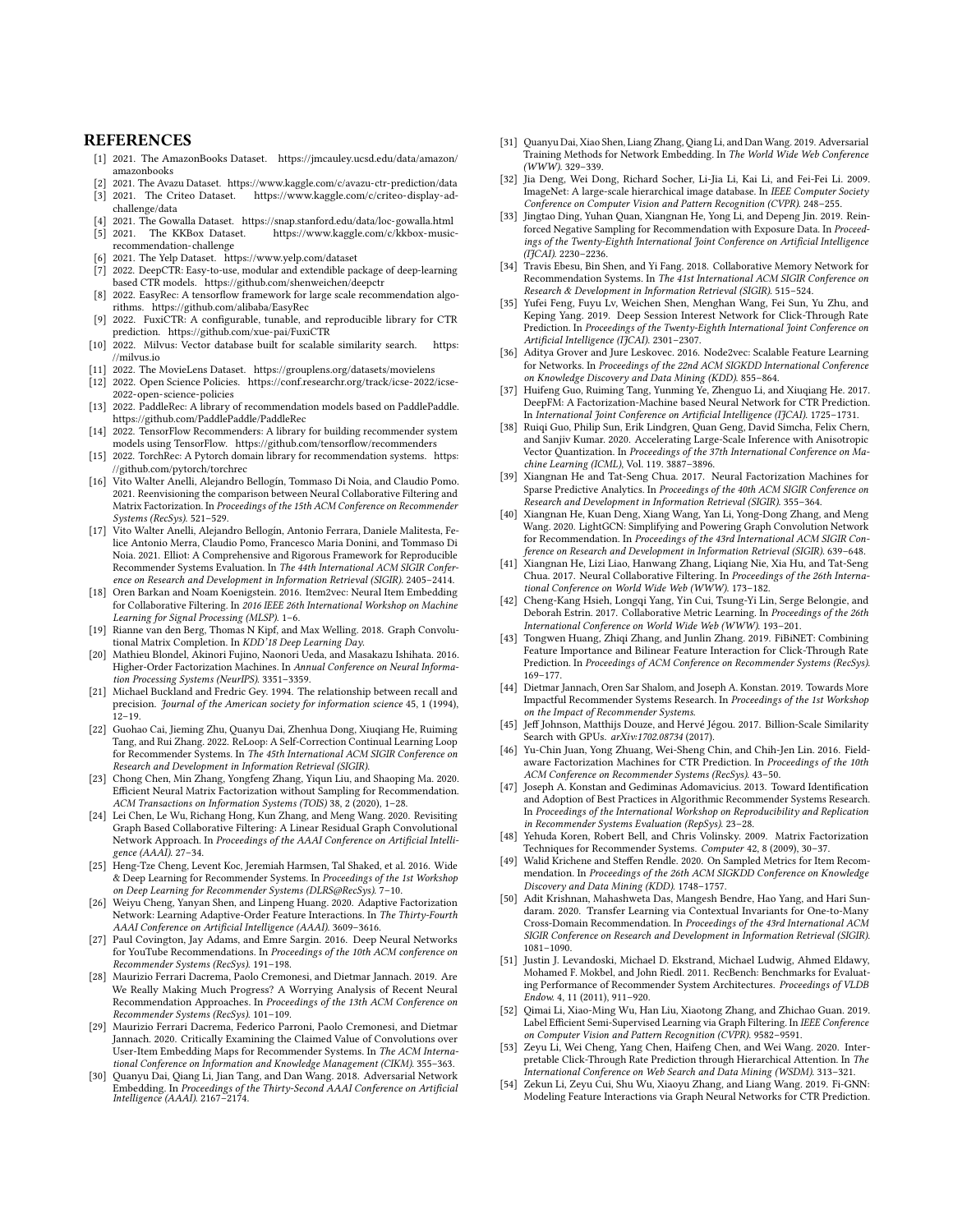In Proceedings of the 28th ACM International Conference on Information and Knowledge Management (CIKM). 539–548.

- <span id="page-10-36"></span>[55] Jianxun Lian, Xiaohuan Zhou, Fuzheng Zhang, et al. 2018. xDeepFM: Combining Explicit and Implicit Feature Interactions for Recommender Systems. In Proceedings of the 24th ACM SIGKDD International Conference on Knowledge Discovery & Data Mining, (KDD). 1754–1763.
- <span id="page-10-0"></span>[56] Dawen Liang, Rahul G Krishnan, Matthew D Hoffman, and Tony Jebara. 2018. Variational Autoencoders for Collaborative Filtering. In Proceedings of the 2018 World Wide Web Conference (WWW). 689–698.
- <span id="page-10-4"></span>[57] Bin Liu, Ruiming Tang, Yingzhi Chen, Jinkai Yu, Huifeng Guo, and Yuzhou Zhang. 2019. Feature Generation by Convolutional Neural Network for Click-Through Rate Prediction. In The World Wide Web Conference, (WWW). 1119– 1129.
- <span id="page-10-22"></span>[58] Qiang Liu, Feng Yu, Shu Wu, and Liang Wang. 2015. A Convolutional Click Prediction Model. In Proceedings of the 24th ACM International Conference on Information and Knowledge Management (CIKM). 1743–1746.
- <span id="page-10-35"></span>[59] Jorge M Lobo, Alberto Jiménez-Valverde, and Raimundo Real. 2008. AUC: a Misleading Measure of the Performance of Predictive Distribution Models. Global ecology and Biogeography 17, 2 (2008), 145–151.
- <span id="page-10-9"></span>[60] Malte Ludewig, Noemi Mauro, Sara Latifi, and Dietmar Jannach. 2019. Performance Comparison of Neural and Non-neural Approaches to Session-based Recommendation. In Proceedings of the 13th ACM Conference on Recommender Systems (RecSys). 462–466.
- <span id="page-10-32"></span>[61] Jianxin Ma, Peng Cui, Kun Kuang, Xin Wang, and Wenwu Zhu. 2019. Disentangled Graph Convolutional Networks. In International Conference on Machine Learning (ICML). 4212–4221.
- <span id="page-10-27"></span>[62] Jiaqi Ma, Zhe Zhao, Xinyang Yi, Jilin Chen, Lichan Hong, and Ed H. Chi. 2018. Modeling Task Relationships in Multi-task Learning with Multi-gate Mixtureof-Experts. In Proceedings of the 24th ACM SIGKDD International Conference on Knowledge Discovery & Data Mining (KDD). 1930–1939.
- <span id="page-10-1"></span>[63] Jianxin Ma, Chang Zhou, Peng Cui, Hongxia Yang, and Wenwu Zhu. 2019. Learning Disentangled Representations for Recommendation. In Advances in Neural Information Processing Systems (NeurIPS). 5711–5722.
- <span id="page-10-28"></span>[64] Xiao Ma, Liqin Zhao, Guan Huang, Zhi Wang, Zelin Hu, Xiaoqiang Zhu, and Kun Gai. 2018. Entire Space Multi-Task Model: An Effective Approach for Estimating Post-Click Conversion Rate. In Proceedings of the 41st International Conference on Research & Development in Information Retrieval (SIGIR). 1137–1140.
- <span id="page-10-15"></span>[65] Jarana Manotumruksa, Craig Macdonald, and Iadh Ounis. 2017. A Deep Recurrent Collaborative Filtering Framework for Venue Recommendation. In Proceedings of the 2017 ACM on Conference on Information and Knowledge Management (CIKM). 1429–1438.
- <span id="page-10-16"></span>[66] Kelong Mao, Jieming Zhu, Jinpeng Wang, Quanyu Dai, Zhenhua Dong, Xi Xiao, and Xiuqiang He. 2021. SimpleX: A Simple and Strong Baseline for Collaborative Filtering. In Proceedings of the 2021 ACM on Conference on Information and Knowledge Management (CIKM). 1243–1252.
- <span id="page-10-17"></span>[67] Kelong Mao, Jieming Zhu, Xi Xiao, Biao Lu, Zhaowei Wang, and Xiuqiang He. 2021. UltraGCN: Ultra Simplification of Graph Convolutional Networks for Recommendation. In Proceedings of the 2021 ACM on Conference on Information and Knowledge Management (CIKM). 1253–1262.
- <span id="page-10-18"></span>[68] H. Brendan McMahan, Gary Holt, David Sculley, Michael Young, Dietmar Ebner, Julian Grady, Lan Nie, Todd Phillips, Eugene Davydov, Daniel Golovin, Sharat Chikkerur, Dan Liu, Martin Wattenberg, Arnar Mar Hrafnkelsson, Tom Boulos, and Jeremy Kubica. 2013. Ad Click Prediction: a View from the Trenches. In Proceedings of the 19th ACM SIGKDD International Conference on Knowledge Discovery and Data Mining (KDD). 1222–1230.
- <span id="page-10-37"></span>[69] Wentao Ouyang, Xiuwu Zhang, Lei Zhao, Jinmei Luo, Yu Zhang, Heng Zou, Zhaojie Liu, and Yanlong Du. 2020. MiNet: Mixed Interest Network for Cross-Domain Click-Through Rate Prediction. In The 29th ACM International Conference on Information and Knowledge Management (CIKM). 2669–2676.
- <span id="page-10-39"></span>[70] Junwei Pan, Jian Xu, Alfonso Lobos Ruiz, Wenliang Zhao, Shengjun Pan, Yu Sun, and Quan Lu. 2018. Field-weighted Factorization Machines for Click-Through Rate Prediction in Display Advertising. In Proceedings of the World Wide Web Conference on World Wide Web (WWW). 1349–1357.
- <span id="page-10-13"></span>[71] Bryan Perozzi, Rami Al-Rfou, and Steven Skiena. 2014. Deepwalk: Online Learning of Social Representations. In Proceedings of the 20th ACM SIGKDD International Conference on Knowledge Discovery and Data Mining (KDD). 701– 710.
- <span id="page-10-23"></span>[72] Qi Pi, Weijie Bian, Guorui Zhou, Xiaoqiang Zhu, and Kun Gai. 2019. Practice on Long Sequential User Behavior Modeling for Click-Through Rate Prediction. In Proceedings of the 25th ACM SIGKDD International Conference on Knowledge Discovery & Data Mining (KDD). ACM, 2671–2679.
- <span id="page-10-25"></span>[73] Qi Pi, Guorui Zhou, Yujing Zhang, Zhe Wang, Lejian Ren, Ying Fan, Xiaoqiang Zhu, and Kun Gai. 2020. Search-based User Interest Modeling with Lifelong Sequential Behavior Data for Click-Through Rate Prediction. In The 29th ACM International Conference on Information and Knowledge Management (CIKM). ACM, 2685–2692.
- <span id="page-10-26"></span>[74] Jiarui Qin, Weinan Zhang, Xin Wu, Jiarui Jin, Yuchen Fang, and Yong Yu. 2020. User Behavior Retrieval for Click-Through Rate Prediction. In Proceedings of

the 43rd International ACM SIGIR conference on research and development in Information Retrieval (SIGIR). 2347–2356.

- <span id="page-10-21"></span>[75] Yanru Qu, Han Cai, Kan Ren, Weinan Zhang, Yong Yu, Ying Wen, and Jun Wang. 2016. Product-Based Neural Networks for User Response Prediction. In Proceedings of the IEEE 16th International Conference on Data Mining (ICDM). 1149–1154.
- <span id="page-10-24"></span>[76] Kan Ren, Jiarui Qin, Yuchen Fang, Weinan Zhang, Lei Zheng, Weijie Bian, Guorui Zhou, Jian Xu, Yong Yu, Xiaoqiang Zhu, and Kun Gai. 2019. Lifelong Sequential Modeling with Personalized Memorization for User Response Prediction. In Proceedings of the 42nd International ACM SIGIR Conference on Research and Development in Information Retrieval (SIGIR). 565–574.
- <span id="page-10-20"></span>[77] Steffen Rendle. 2010. Factorization Machines. In Proceedings of the 10th IEEE International Conference on Data Mining (ICDM). 995–1000.
- <span id="page-10-30"></span>[78] Steffen Rendle, Christoph Freudenthaler, Zeno Gantner, and Lars Schmidt-Thieme. 2009. BPR: Bayesian Personalized Ranking from Implicit Feedback. In Proceedings of the Twenty-Fifth Conference on Uncertainty in Artificial Intelligence (UAI). 452–461.
- <span id="page-10-7"></span>[79] Steffen Rendle, Walid Krichene, Li Zhang, and John Anderson. 2020. Neural Collaborative Filtering vs. Matrix Factorization Revisited. In Fourteenth ACM Conference on Recommender Systems. 240–248.
- <span id="page-10-19"></span>[80] Matthew Richardson, Ewa Dominowska, and Robert Ragno. 2007. Predicting clicks: estimating the click-through rate for new ads. In Proceedings of the 16th International Conference on World Wide Web (WWW). 521–530.
- <span id="page-10-8"></span>[81] Noveen Sachdeva and Julian J. McAuley. 2020. How Useful are Reviews for Recommendation? A Critical Review and Potential Improvements. In Proceedings of the 43rd International ACM SIGIR conference on research and development in Information Retrieval (SIGIR). 1845–1848.
- <span id="page-10-10"></span>[82] Alan Said and Alejandro Bellogín. 2014. Comparative Recommender System Evaluation: Benchmarking Recommendation Frameworks. In Proceedings of the 8th ACM Conference on Recommender Systems (RecSys). 129–136.
- <span id="page-10-14"></span>[83] Badrul Munir Sarwar, George Karypis, Joseph A. Konstan, and John Riedl. 2001. Item-based Collaborative Filtering Recommendation Algorithms. In Proceedings of International Conference on World Wide Web (WWW). 285–295.
- <span id="page-10-38"></span>[84] Ying Shan, T. Ryan Hoens, Jian Jiao, Haijing Wang, Dong Yu, and J. C. Mao. 2016. Deep Crossing: Web-Scale Modeling without Manually Crafted Combinatorial Features. In Proceedings of the 22nd ACM SIGKDD International Conference on Knowledge Discovery and Data Mining (KDD). 255–262.
- <span id="page-10-12"></span>[85] Yelong Shen, Xiaodong He, Jianfeng Gao, Li Deng, and Grégoire Mesnil. 2014. Learning Semantic Representations Using Convolutional Neural Networks for Web Search. In Proceedings of the 23rd international conference on world wide web (WWW). 373–374.
- <span id="page-10-34"></span>[86] Yifei Shen, Yongji Wu, Yao Zhang, Caihua Shan, Jun Zhang, Khaled B Letaief, and Dongsheng Li. 2021. How Powerful is Graph Convolution for Recommendation?. In Proceedings of the 30th ACM International Conference on Information and Knowledge Management (CIKM). 1619–1629.
- <span id="page-10-2"></span>[87] Ilya Shenbin, Anton Alekseev, Elena Tutubalina, Valentin Malykh, and Sergey I. Nikolenko. 2020. RecVAE: A New Variational Autoencoder for Top-N Recommendations with Implicit Feedback. In The Thirteenth ACM International Conference on Web Search and Data Mining (WSDM). 528–536.
- <span id="page-10-29"></span>[88] Xiang-Rong Sheng, Liqin Zhao, Guorui Zhou, Xinyao Ding, Binding Dai, Qiang Luo, Siran Yang, Jingshan Lv, Chi Zhang, and Xiaoqiang Zhu. 2021. One Model to Serve All: Star Topology Adaptive Recommender for Multi-Domain CTR Prediction. In The ACM International Conference on Information and Knowledge Management (CIKM). 4104–4113.
- <span id="page-10-33"></span>[89] Jinbo Song, Chao Chang, Fei Sun, Xinbo Song, and Peng Jiang. 2020. NGAT4Rec: Neighbor-Aware Graph Attention Network For Recommendation. arXiv preprint arXiv:2010.12256 (2020).
- <span id="page-10-5"></span>[90] Weiping Song, Chence Shi, Zhiping Xiao, Zhijian Duan, Yewen Xu, Ming Zhang, and Jian Tang. 2019. AutoInt: Automatic Feature Interaction Learning via Self-Attentive Neural Networks. In Proceedings of the 28th ACM International Conference on Information and Knowledge Management (CIKM). 1161–1170.
- <span id="page-10-31"></span>[91] Harald Steck. 2019. Embarrassingly Shallow Autoencoders for Sparse Data. In The World Wide Web Conference (WWW). 3251–3257.
- <span id="page-10-11"></span>[92] Xiaoyuan Su and Taghi M. Khoshgoftaar. 2009. A Survey of Collaborative Filtering Techniques. Adv. Artif. Intell. 2009 (2009), 421425:1–421425:19.
- <span id="page-10-6"></span>[93] Fei Sun, Jun Liu, Jian Wu, Changhua Pei, Xiao Lin, Wenwu Ou, and Peng Jiang. 2019. BERT4Rec: Sequential Recommendation with Bidirectional Encoder Representations from Transformer. In Proceedings of the 28th ACM International Conference on Information and Knowledge Management (CIKM). 1441–1450.
- <span id="page-10-3"></span>[94] Jianing Sun, Yingxue Zhang, Wei Guo, Huifeng Guo, Ruiming Tang, Xiuqiang He, Chen Ma, and Mark Coates. 2020. Neighbor Interaction Aware Graph Convolution Networks for Recommendation. In Proceedings of the 43rd International ACM SIGIR Conference on Research and Development in Information Retrieval (SIGIR). 1289–1298.
- <span id="page-10-40"></span>[95] Yang Sun, Junwei Pan, Alex Zhang, and Aaron Flores. 2021. FM2: Field-matrixed Factorization Machines for Recommender Systems. In Proceedings of the Web Conference 2021 (WWW). 2828–2837.